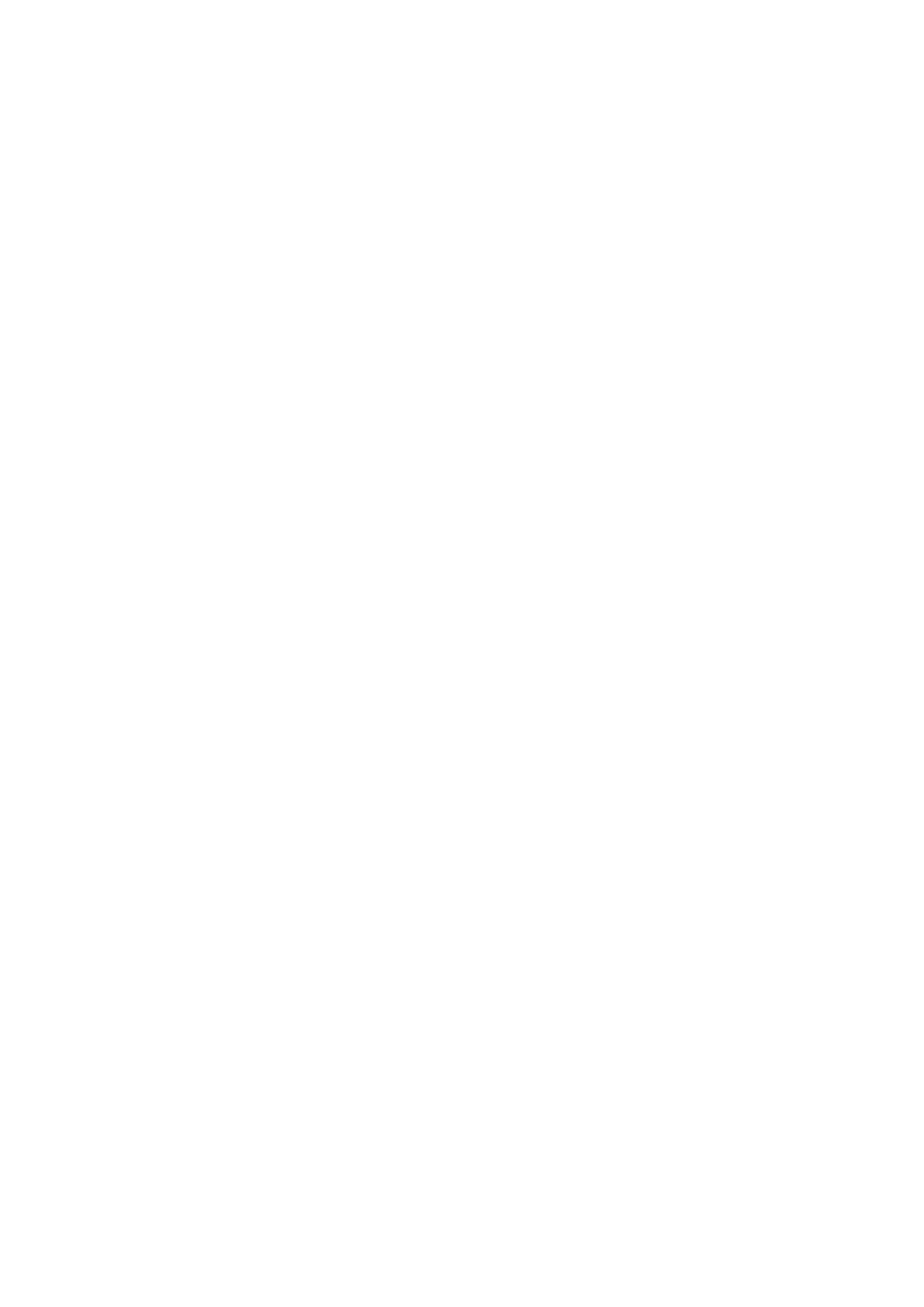

### **DRAFT EU LEGISLATION (PAYMENT SERVICES – SEPA) (AMENDMENT) (JERSEY) REGULATIONS 201-**

#### **REPORT**

#### **Introduction**

Legislation was passed in 2015 for Jersey to join the Single European Payments Area ("**SEPA**").

Since then, the relevant EU Directive has been updated which requires updated legislation from SEPA members.

#### **Background**

Membership of SEPA arose as a result of consultation with and support from the Jersey Bankers Association. It means that payments in Euros are able to be made by Jersey banks to and from banks in the SEPA that are subject to the protections and support of the SEPA rules.

Membership of the SEPA has been welcomed by industry. The initiative improves the efficiency of cross-border payments and turn the fragmented national markets for euro payments into a single domestic one that reduces the cost of moving euro funds across Europe. The initiative has included the development of common standards, procedures and infrastructure to enable economies of scale.

The European Union Legislation (Payment Services) (Jersey) Regulations 2015 (the "**SEPA Regulations**") introduced a legislative framework in order for banks in Jersey to be able to participate in the SEPA. The draft European Union Legislation (Payment Services) (Amendment) (Jersey) Regulations 2015 (the "**Draft SEPA Amendment Regulations**") will update the SEPA Regulations as a consequence of changes to the associated EU legislation.

The SEPA Regulations implemented in Jersey provisions that are substantially equivalent to those of Titles III and IV of European Union ("**EU**") Directive 2007/64/EC, which is commonly referred to as the 'Payment Services Directive' ("**PSD1**").

Title III of PSD1 sets out the information that a 'payment service provider' (generally a bank) must provide its customer with when processing a payment (e.g. information on the charges, processing timescale, etc.). Title IV sets out the respective rights and obligations of the payment service provider and its customer when payments are made.

In November 2015, the EU adopted Directive 2015/2366 – commonly referred to as the 'Second Payment Services Directive' ("**PSD2**"). In essence, PSD2 updates and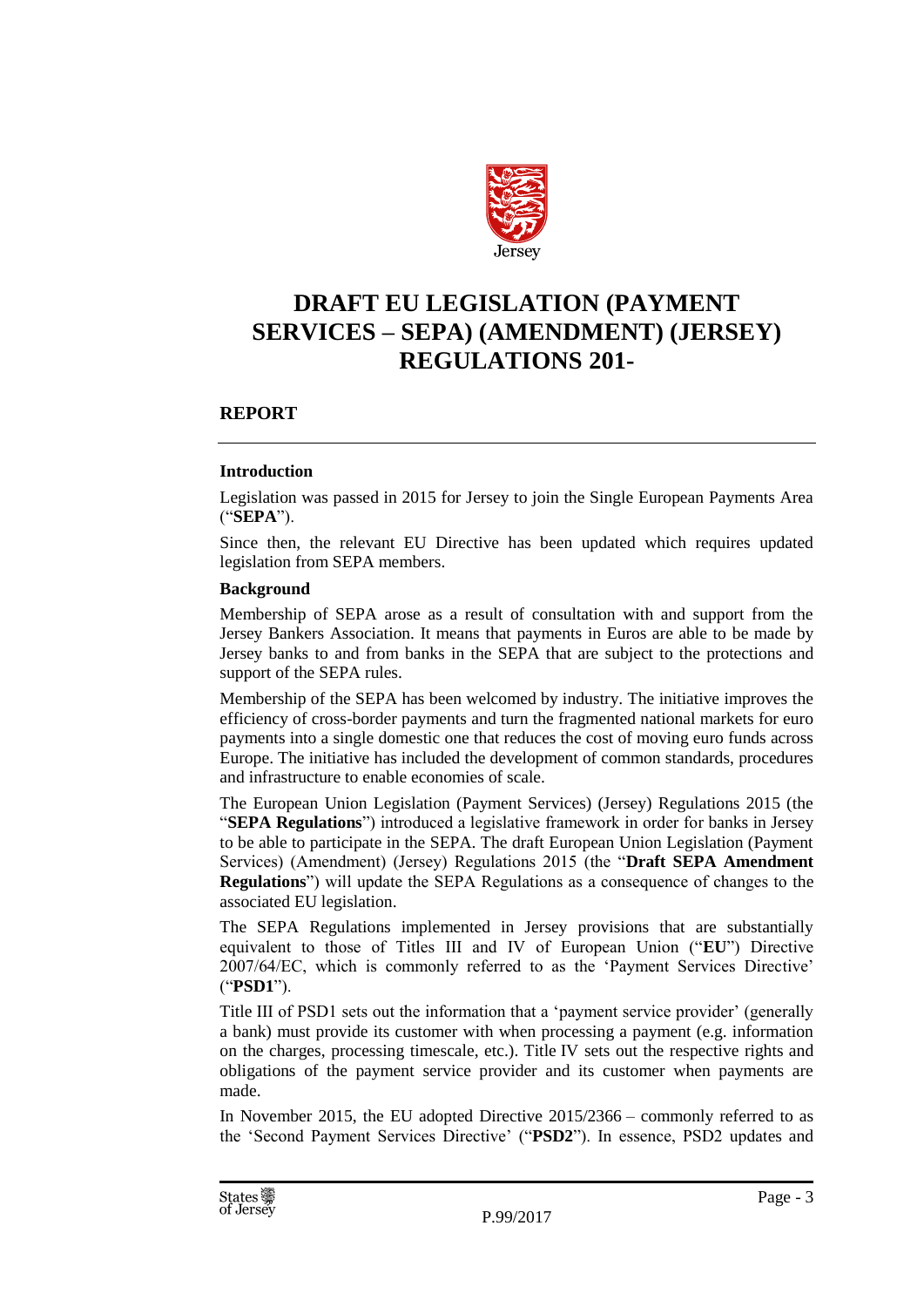replaces PSD1. Key changes are: the bringing into scope of transactions in which one of the payment service providers is outside the SEPA; and enhancing consumer protections. SEPA members must transpose PSD2 into national legislation by 13th January 2018.

To ensure Jersey's continuing membership of the SEPA – and, therefore, Jersey banks' access to SEPA payment systems – the SEPA Regulations need to be updated to reflect, to the extent relevant to the Island's membership of the SEPA, the changes made to Titles III and IV of PSD1 by PSD2.

Membership of the SEPA is not to be confused with membership of the euro area, which is an economic and monetary union of 19 EU Member States that have adopted the euro currency as their sole legal tender.

#### **Collective responsibility under Standing Order 21(3A)**

The Council of Ministers has a single policy position on this proposition, and as such, all Ministers, and the Assistant Ministers to the Chief Minister, are bound by the principle of collective responsibility to support the proposition, as outlined in the Code of Conduct and Practice for Ministers and Assistant Ministers [\(R.11/2015](http://www.statesassembly.gov.je/assemblyreports/2015/r.11-2015.pdf) refers).

#### **Financial and manpower implications**

There are no financial or manpower costs directly arising from the adoption of the draft Regulations.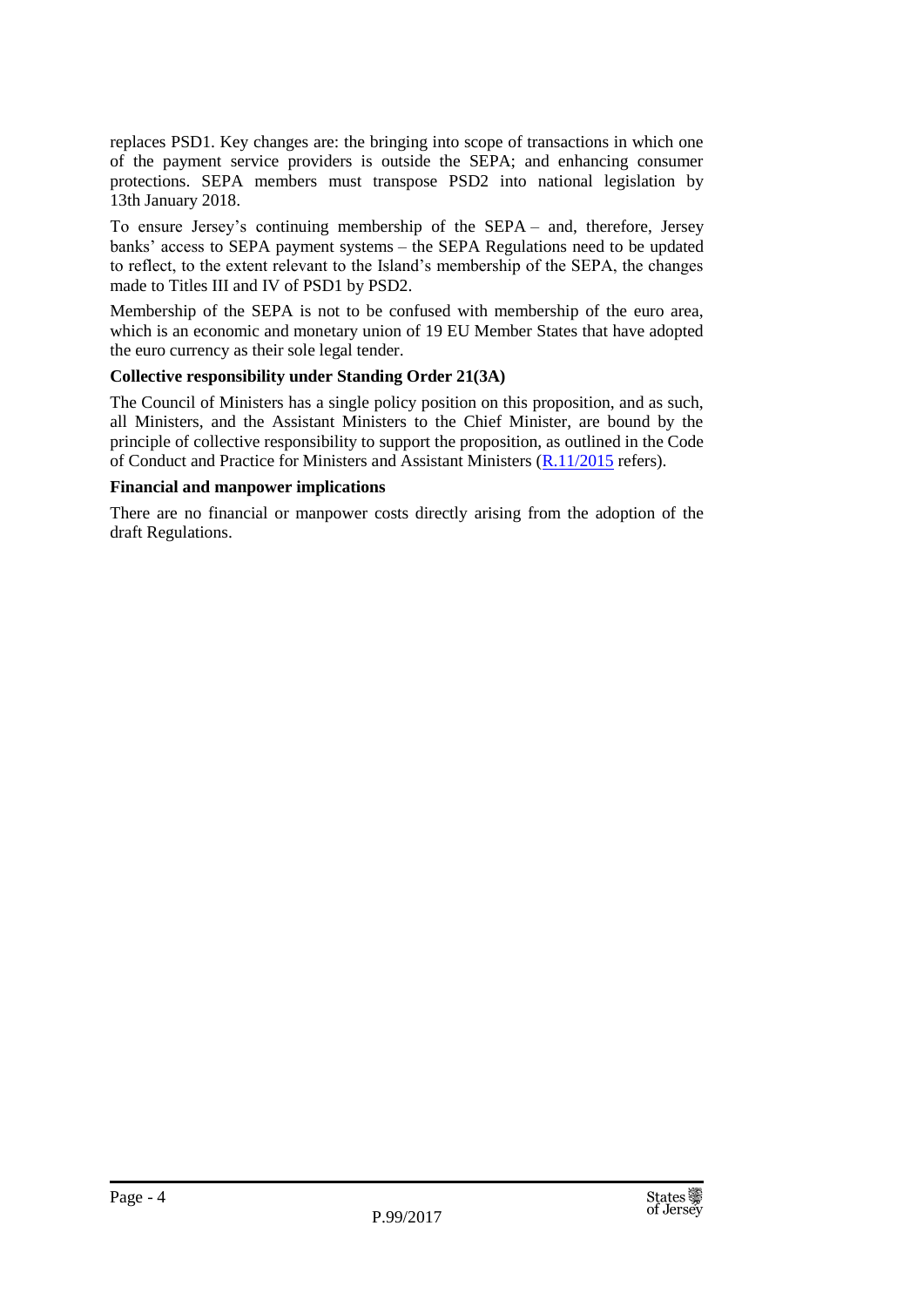#### **Explanatory Note**

These Regulations amend the EU Legislation (Payment Services – SEPA) (Jersey) Regulations 2015 (the "principal Regulations" as defined in *Regulation 1*) to implement (to the extent relevant to Jersey's membership of SEPA and in line with the United Kingdom) Directive (EU) 2015/2366 of the European Parliament and of the Council of 25 November 2015 on payment services in the internal market, amending Directives 2002/65/EC, 2009/110/EC and 2013/36/EU and Regulation (EU) No 1093/2010, and repealing Directive 2007/64/EC (OJ L 337, 23.12.2015, p. 35). The amendments bring into scope transactions in which one of the payment service providers involved in the transaction is outside the SEP statutory area (as defined in Regulation 1(1) of the principal Regulations) and make a number of enhancements to the consumer protection elements of the principal Regulations.

These Regulations come into force come into force on 13th January 2018 except that provision is made for Regulation 35 (which inserts new Regulation 44B into the principal Regulations) to come into force on the same day as Regulation 100 of the United Kingdom's Payment Services Regulations 2017 (S.I. 2017/752) comes into force.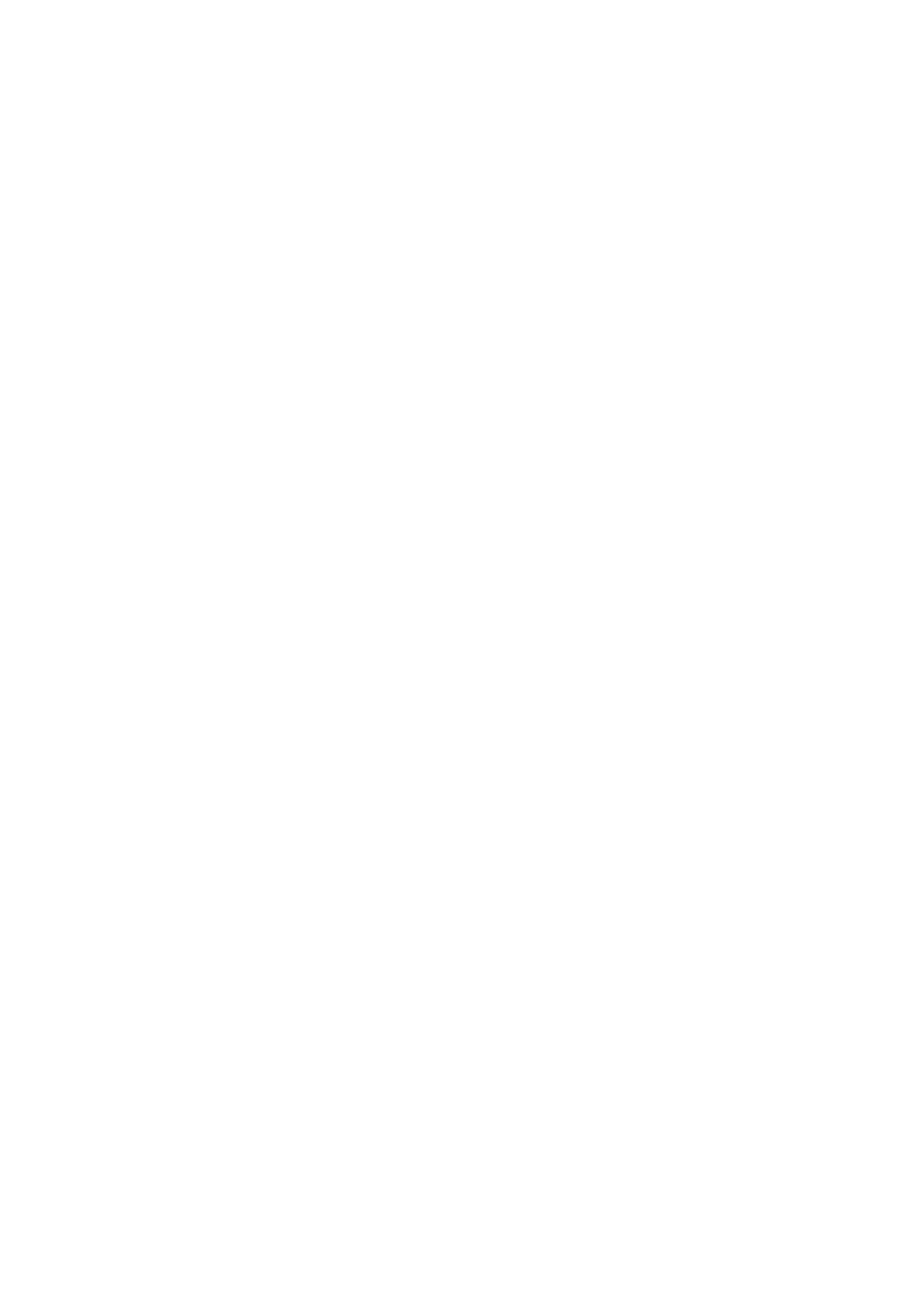

## DRAFT EU LEGISLATION (PAYMENT **SERVICES - SEPA) (AMENDMENT) (JERSEY) REGULATIONS 201-**

#### **Arrangement**

#### **Regulation**

| 1  |  |
|----|--|
| 2  |  |
| 3  |  |
| 4  |  |
| 5  |  |
| 6  |  |
| 7  |  |
| 8  |  |
| 9  |  |
| 10 |  |
| 11 |  |
| 12 |  |
| 13 |  |
| 14 |  |
| 15 |  |
| 16 |  |
| 17 |  |
| 18 |  |
| 19 |  |
| 20 |  |
| 21 |  |
| 22 |  |
| 23 |  |
| 24 |  |
| 25 |  |
| 26 |  |
| 27 |  |
| 28 |  |
| 29 |  |
| 30 |  |
| 31 |  |
| 32 |  |
| 33 |  |
| 34 |  |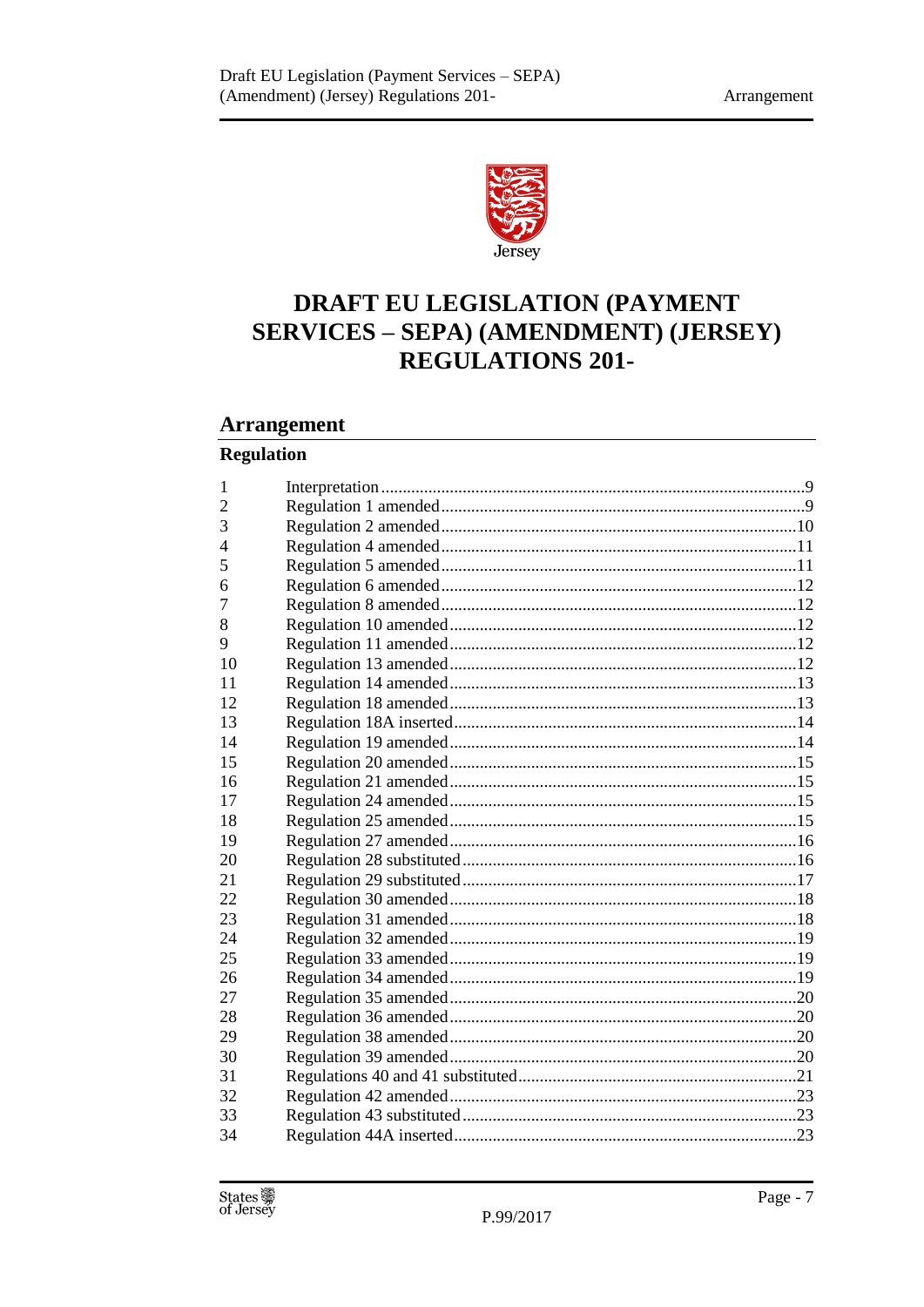#### Draft EU Legislation (Payment Services – SEPA) (Amendment) (Jersey) Regulations 201-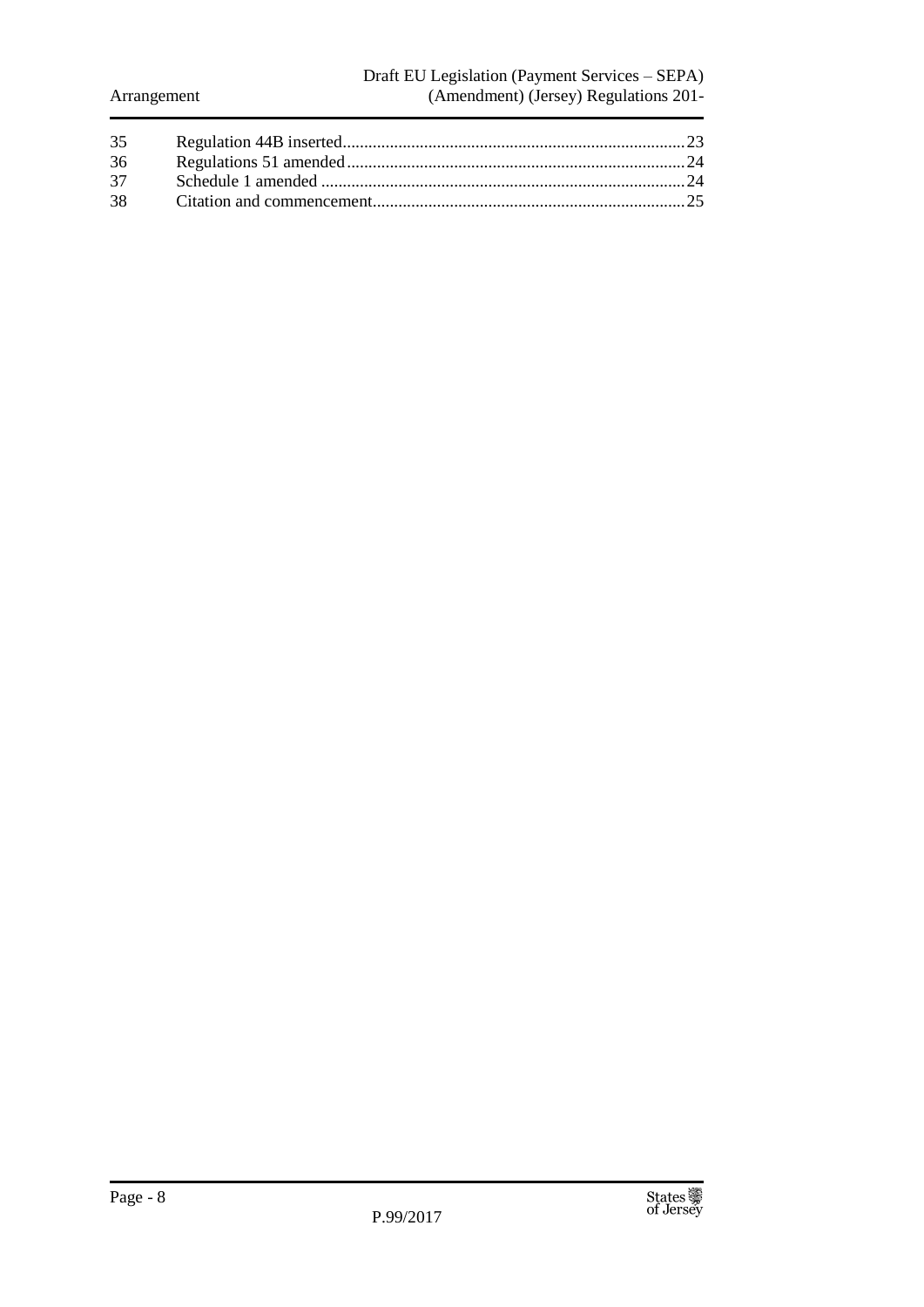

## **DRAFT EU LEGISLATION (PAYMENT SERVICES – SEPA) (AMENDMENT) (JERSEY) REGULATIONS 201-**

*Made [date to be inserted] Coming into force [date to be inserted]*

**THE STATES**, in pursuance of Article 2 of the European Union Legislation (Implementation) (Jersey) Law 2014<sup>1</sup> , have made the following Regulations –

#### <span id="page-8-0"></span>**1 Interpretation**

In these Regulations "principal Regulations" means the EU Legislation (Payment Services – SEPA) (Jersey) Regulations 2015<sup>2</sup> .

#### <span id="page-8-1"></span>**2 Regulation 1 amended**

In Regulation 1 of the principal Regulations –

(a) before the definition "BBAN" there shall be inserted the following definitions –

> " 'account servicing payment service provider' means a payment service provider providing and maintaining a payment account for a payer;

> 'authentication' means a procedure which allows a payment service provider to verify the identity of a payment service user or the validity of the use of a specific payment, including the use of the payment service user's personalized security credentials;";

- (b) in the definition "electronic money" for the words "Community Provisions (Wire Transfers) (Jersey) Regulations 2007 <sup>3</sup>" there shall be substituted the words "EU Legislation (Information Accompanying Transfers of Funds) (Jersey) Regulations 20174";
- (c) for the definition "group" there shall be substituted the following definition –

" 'group' has the meaning given by Article 4 of the Payment Services Directive;";

(d) in the definition "means of distance communication" for the words "any means" there shall be substituted the words "a method";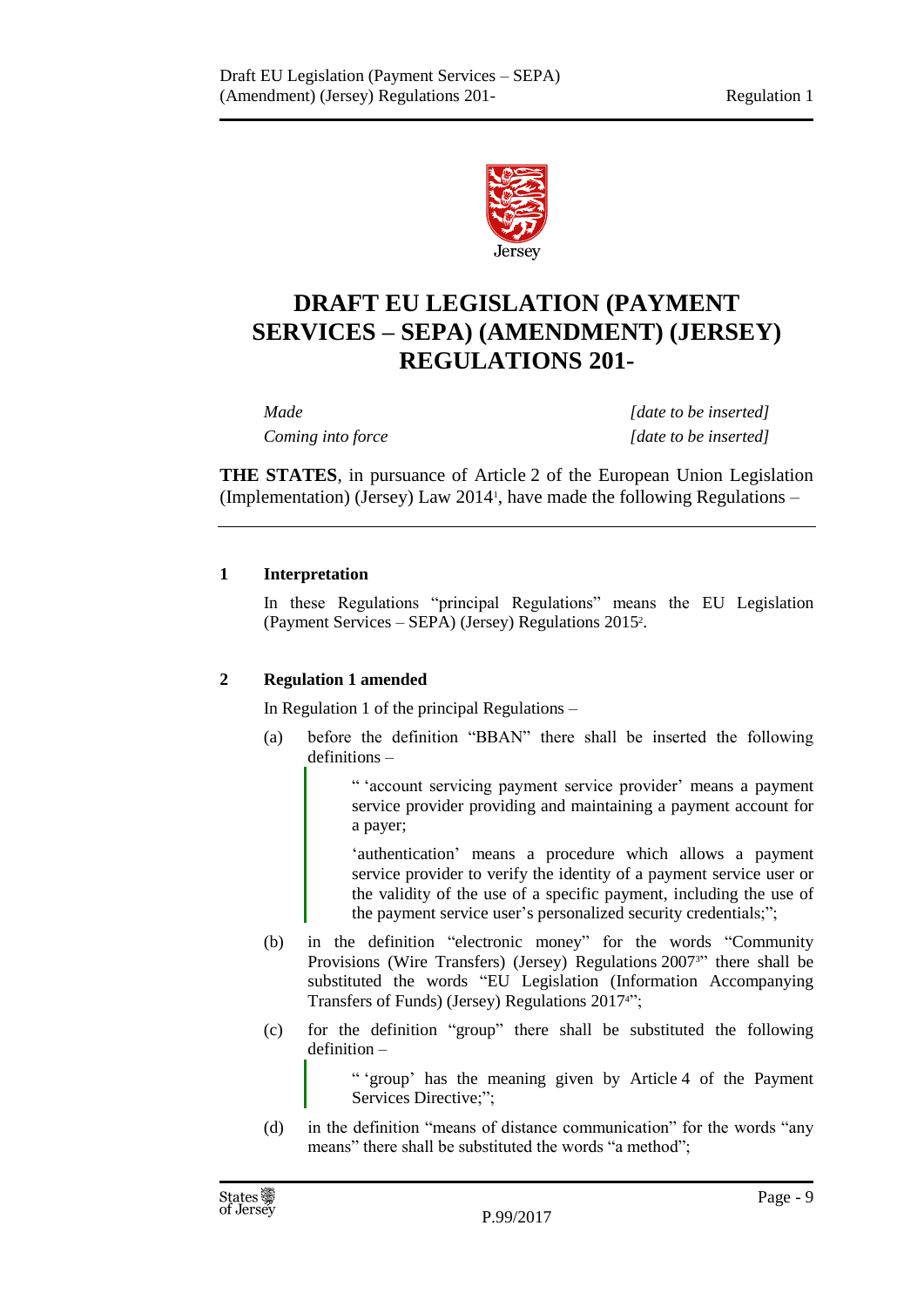- (e) in the definition "payment service user" the word "either" shall be deleted;
- (f) for the definition "Payment Services Directive" there shall be substituted the following definition –

" 'Payment Services Directive' means Directive (EU) 2015/2366 of the European Parliament and of the Council of 25 November 2015 on payment services in the internal market, amending Directives 2002/65/EC, 2009/110/EC and 2013/36/EU and Regulation (EU) No 1093/2010, and repealing Directive 2007/64/EC (OJ L 337, 23.12.2015, p. 35);";

(g) after the definition "payment transaction" there shall be inserted the following definition –

> " 'personalized security credentials' means personalized features provided by a payment service provider to a payment service user for the purposes of authentication;";

(h) after the definition "reference exchange rate" there shall be inserted the following definition –

> " 'remote payment transaction' means a payment transaction initiated through the internet or otherwise initiated through a device that can be used for distance communication;";

(i) for the definition "single payment service contract" there shall be substituted the following definition –

> " 'single payment service contract' means a contract for a single payment transaction not covered by a framework contract;";

(j) after the definition "single payment service contract" there shall be inserted the following definition –

> " 'strong customer authentication' means authentication based on the use of 2 or more elements that are independent, in that the breach of one element does not compromise the reliability of any other element, and designed in such a way as to protect the confidentiality of the authentication data, with the elements falling into 2 or more of the following categories –

- (a) something known only by the payment service user ('knowledge');
- (b) something held only by the payment service user ('possession');
- (c) something inherent to the payment service user ('inherence');";
- (k) in the definition "unique identifier" in paragraph (a) for the words "the other" there shall be substituted the word "another".

#### <span id="page-9-0"></span>**3 Regulation 2 amended**

In Regulation 2 of the principal Regulations –

(a) for paragraph (1) there shall be substituted the following paragraphs –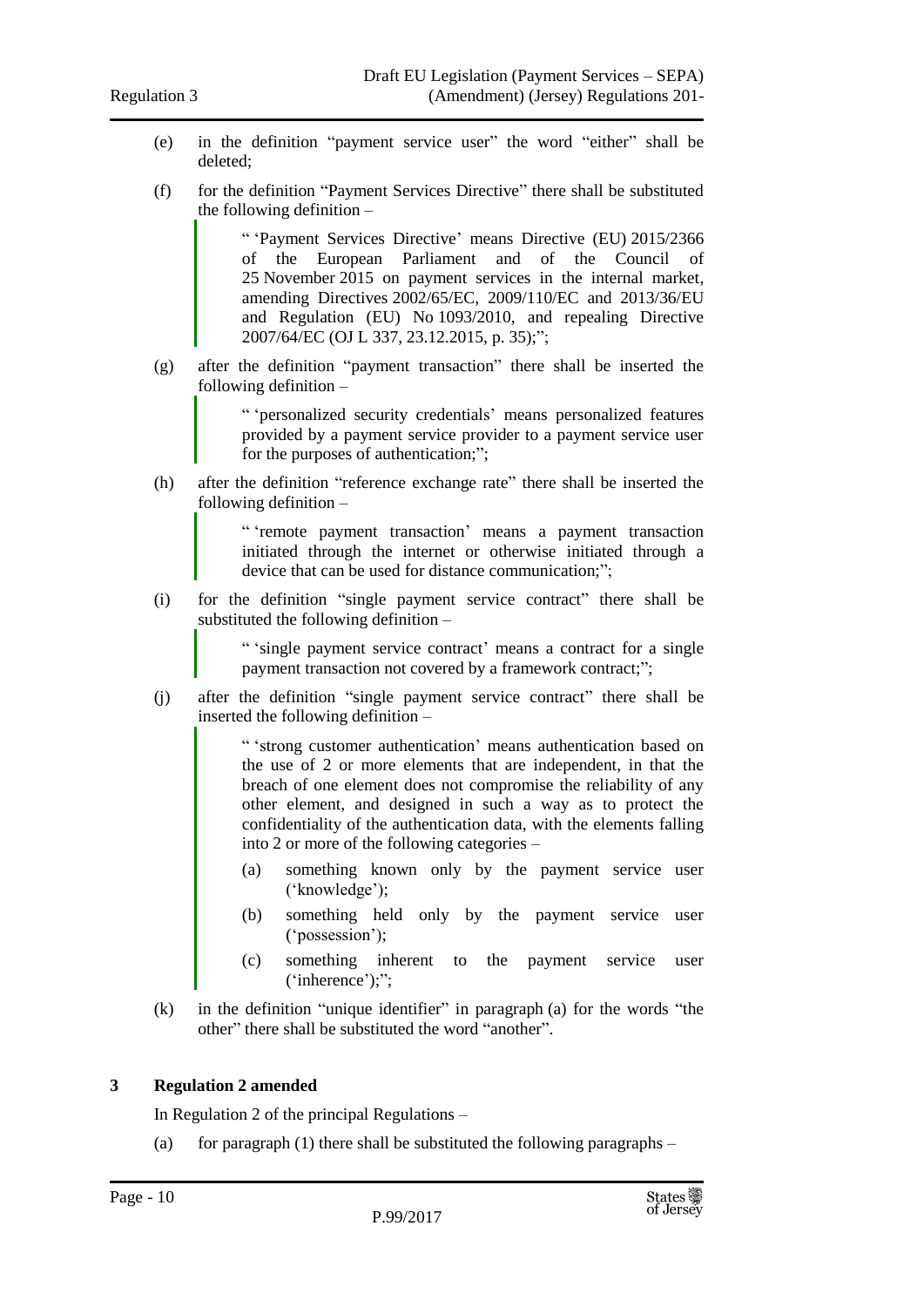

- <span id="page-10-0"></span>(a) in paragraph (1), after the words "in paragraph (2)", there shall be inserted the words "in relation to the service";
- (b) in paragraph (2)(c), the words "the amounts of" shall be deleted.

#### <span id="page-10-1"></span>**5 Regulation 5 amended**

In Regulation 5(1) of the principal Regulations, after the words "in paragraph (2)", there shall be added the words "in relation to the service to be provided by the payer's payment service provider".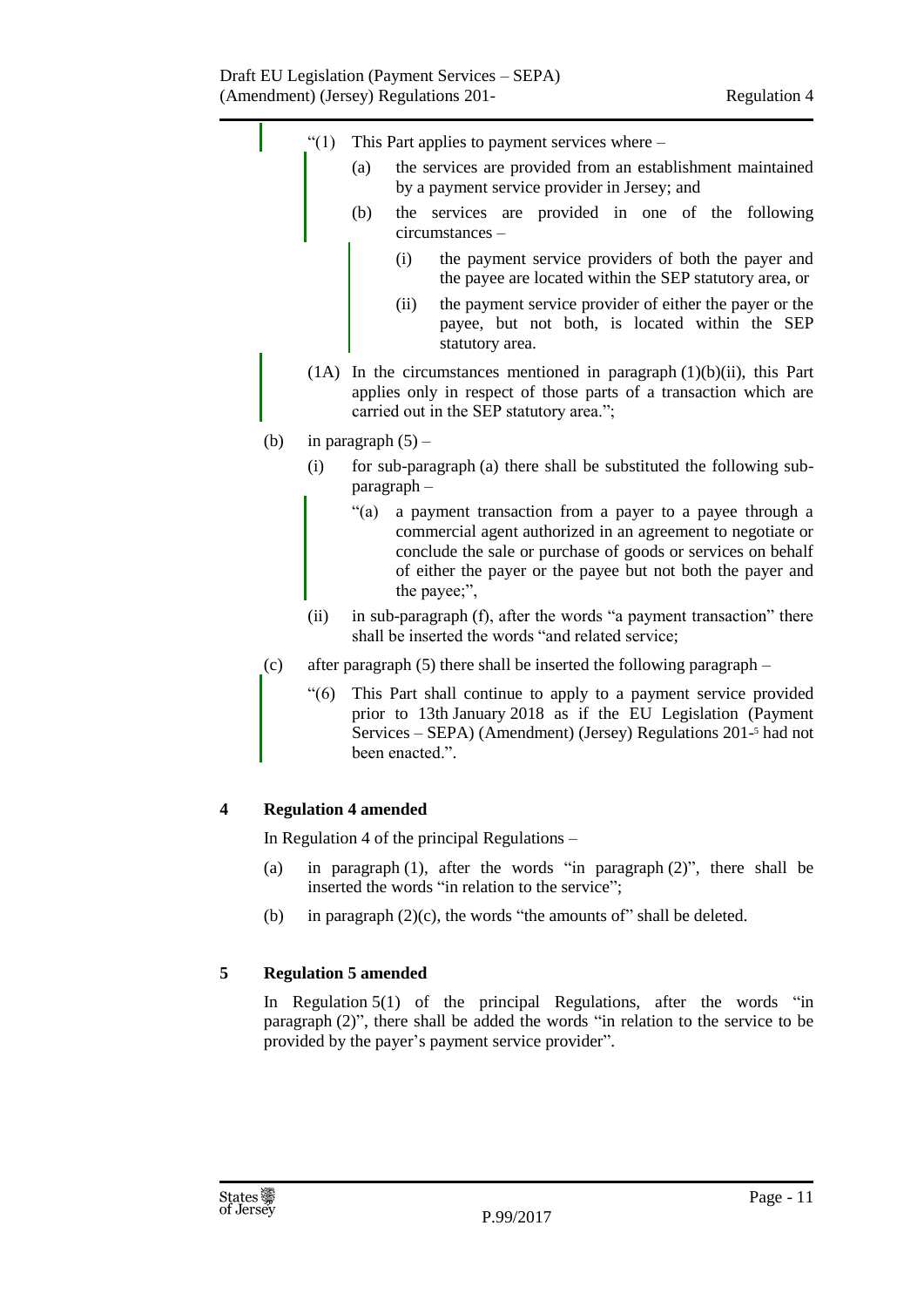#### <span id="page-11-0"></span>**6 Regulation 6 amended**

In Regulation 6(1) of the principal Regulations, after the words "in paragraph (2)", there shall be added the words "in relation to the service provided by the payee's payment service provider".

#### <span id="page-11-1"></span>**7 Regulation 8 amended**

In Regulation 8(2) of the principal Regulations, for the word "supplying", there shall be substituted the word "providing".

#### <span id="page-11-2"></span>**8 Regulation 10 amended**

In Regulation 10 of the principal Regulations –

- (a) in paragraph (3), for the words "immediately and without charge" there shall be substituted the words "without charge at any time";
- (b) in paragraph  $(4)(a)$ , for the words "the changes", there shall be substituted the words "any such changes".

#### <span id="page-11-3"></span>**9 Regulation 11 amended**

In Regulation 11 of the principal Regulations –

- (a) in paragraph (3), for the words "Subject to paragraph (4), any" there shall be substituted the word "Any";
- (b) for paragraph (4) there shall be substituted the following paragraph
	- "(4) The payment service provider shall not charge the payment service user for the termination of the contract under paragraph (1) or (2) after the expiry of 6 months of the contract.".

#### <span id="page-11-4"></span>**10 Regulation 13 amended**

In Regulation 13 of the principal Regulations –

- (a) for paragraph (1) there shall be substituted the following paragraph  $-$ 
	- "(1) The payer's payment service provider under a framework contract shall provide to the payer the information referred to in paragraph (2) in respect of each payment transaction on paper or on another durable medium at least once per month free of charge.";
- (b) in paragraph (2)(a) for the word "each" there shall be substituted the word "the";
- (c) for paragraph (3) there shall be substituted the following paragraphs
	- "(3) A framework contract may include a condition that the payer may require the information referred to in paragraph (2) be provided or made available periodically at least once a month, free of charge and in an agreed manner which enables the payer to store and reproduce the information unchanged.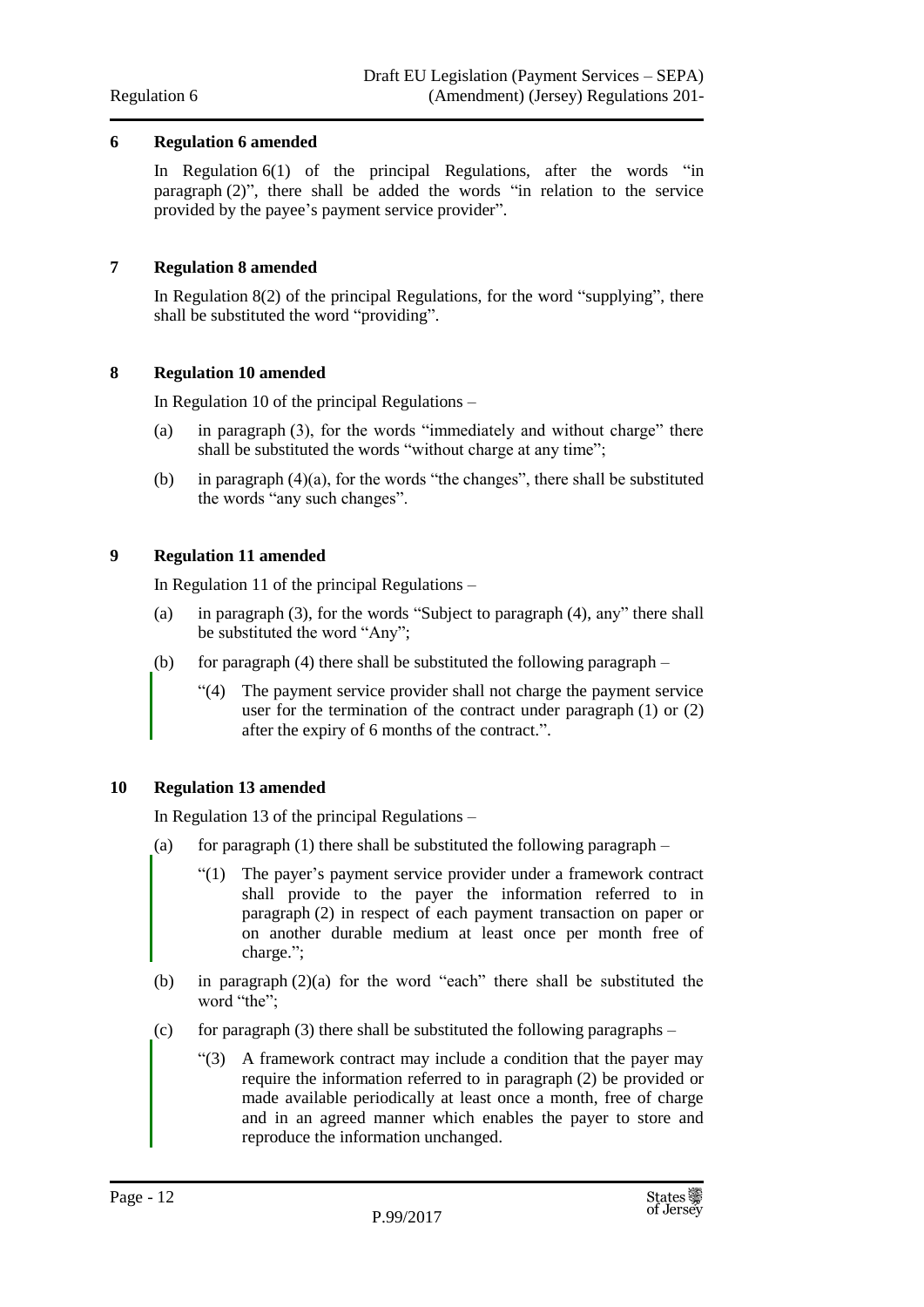- (4) Paragraph (1) does not require a payment service provider to provide information where –
	- (a) the information has been, or is to be, provided or made available as required by the payer under a condition of the type referred to in paragraph (3); or
	- (b) more than one month has passed since information was last provided, but there are no payment transactions in respect of which the payment service provider has not previously provided or made available information in accordance with paragraph (1) or as required by the payer under a condition of the type referred to in paragraph (3).".

#### <span id="page-12-0"></span>**11 Regulation 14 amended**

In Regulation 14 of the principal Regulations –

- (a) for paragraph  $(1)$  there shall be substituted the following paragraph
	- "(1) The payee's payment service provider under a framework contract shall provide to the payee the information referred to in paragraph (2) in respect of each payment transaction on paper or on another durable medium at least once per month free of charge.";
- (b) in paragraph  $(2)(a)$ , the words ", where appropriate," shall be deleted;
- (c) after paragraph (3), there shall be added the following paragraph
	- "(4) Paragraph (1) does not require a payment service provider to provide information where –
		- (a) the information has been, or is to be, provided or made available in accordance with a condition of the type referred to in paragraph (3); or
		- (b) more than one month has passed since information was last provided, but there are no payment transactions in respect of which the payment service provider has not previously provided or made available information in accordance with paragraph (1) or in accordance with a condition of the type referred to in paragraph (3).".

#### <span id="page-12-1"></span>**12 Regulation 18 amended**

In Regulation 18 of the principal Regulations for paragraphs (4) and (5) there shall be substituted the following paragraphs –

"(4) The payment service provider, or any relevant other party involved in the transaction, shall (before the initiation of a payment transaction) inform the payment service user of any charge requested by the payment service provider or other party, as the case may be, for the use of a particular payment instrument.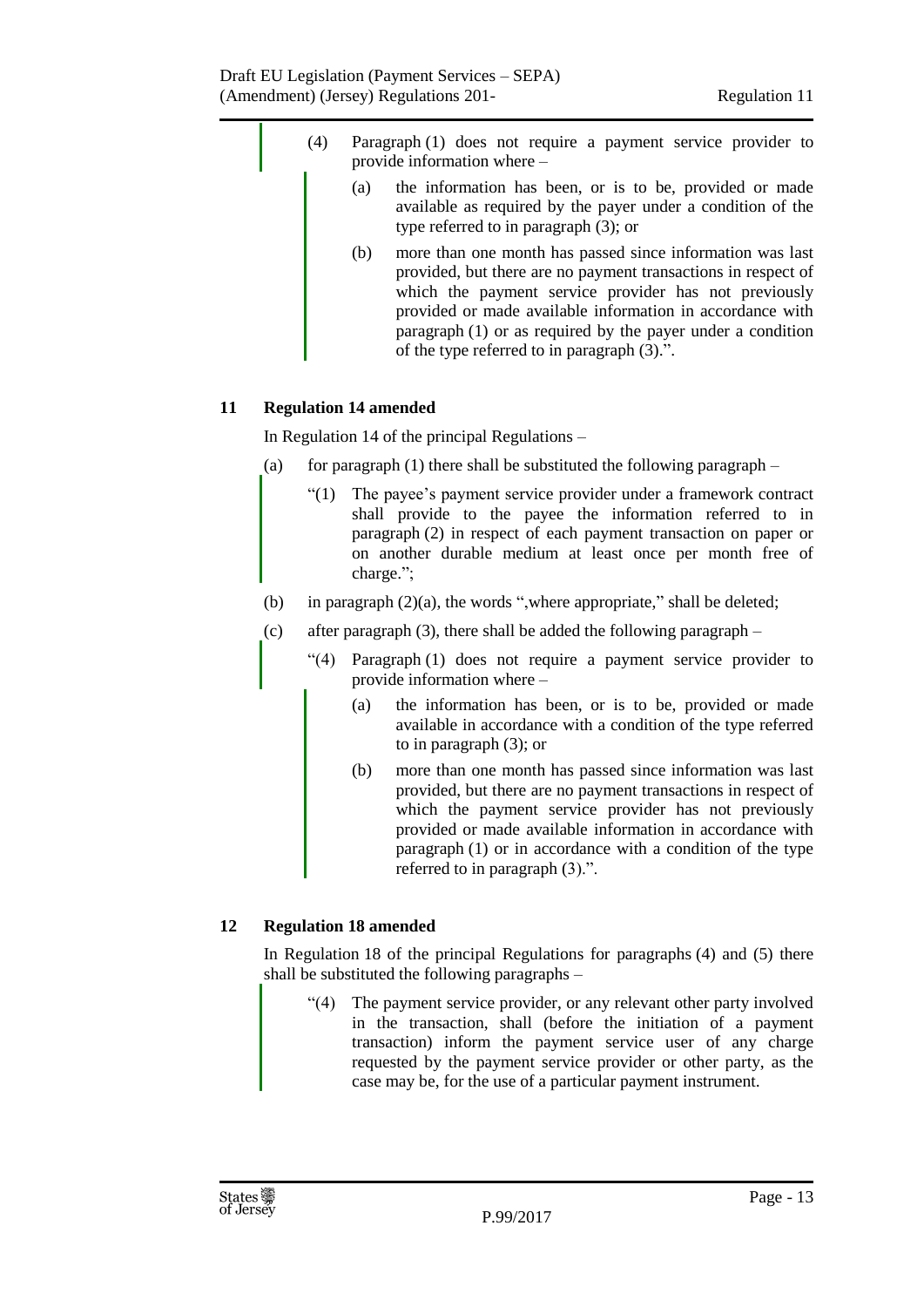- (5) A person who (being such other party) fails to comply with paragraph (4) shall be guilty of an offence and liable to a fine of level 3 on the standard scale.
- (6) A payer or payment service user is not obliged to pay a charge of the type referred to in paragraph (1) or (4) if the payer or payment service user was not informed of the full amount of the charge in accordance with the relevant paragraph.".

#### <span id="page-13-0"></span>**13 Regulation 18A inserted**

After Regulation 18 of the principal Regulations there shall be inserted the following Regulation –

#### **"18A Burden of Proof on payment service provider**

Where a payment service provider is alleged to have failed to provide information in accordance with this Part, it is for the payment service provider to prove that it provided the information in accordance with this Part.".

#### <span id="page-13-1"></span>**14 Regulation 19 amended**

In Regulation 19 of the principal Regulations –

- (a) for paragraph  $(1)$  there shall be substituted the following paragraphs
	- " $(1)$  This Part applies to payment services where
		- (a) the services are provided from an establishment maintained by a payment service provider in Jersey; and
		- (b) the services are provided in one of the following circumstances –
			- (i) the payment service providers of both the payer and the payee are located within the SEP statutory area, or
			- (ii) the payment service provider of either the payer or the payee, but not both, is located within the SEP statutory area.
		- (1A) In the circumstances mentioned in paragraph  $(l)(b)(ii)$ 
			- (a) this Part applies only in respect of those parts of a transaction which are carried out in the SEP statutory area; and
			- (b) Regulations 21(2), 30, 31, 35, 36(1) and (2), 40, 41, 42 and 43 do not apply.";
- (b) after paragraph (3) there shall be substituted the following paragraph
	- "(4) This Part shall continue to apply to a payment service provided prior to 13th January 2018 as if the EU Legislation (Payment Services – SEPA) (Amendment) (Jersey) Regulations 201- had not been enacted.".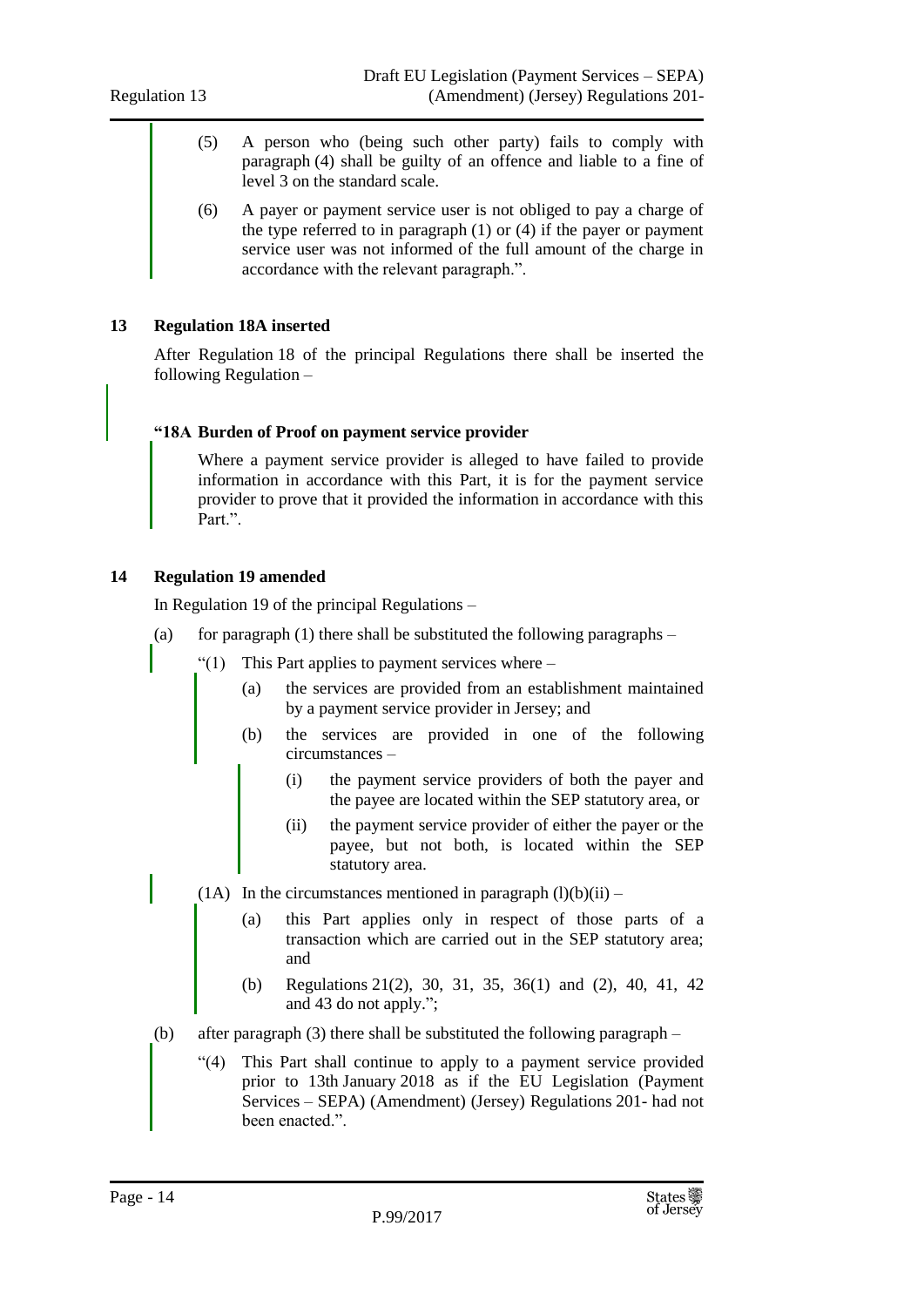#### <span id="page-14-0"></span>**15 Regulation 20 amended**

In Regulation 20(2) of the principal Regulations  $-$ 

- (a) in sub-paragraph (a), for the words "and 29(3)" there shall be substituted the words "and 29(4)";
- (b) in sub-paragraph (c), for the words "the payment service provider is not required under Regulation 33(1)" there shall be substituted the words "despite Regulation 33(1), the payment service provider is not required".

#### <span id="page-14-1"></span>**16 Regulation 21 amended**

In Regulation 21 of the principal Regulations, for paragraphs (2) and (3) there shall be substituted the following paragraphs –

- "(2) Where both the payer's and the payee's payment service providers, or the only payment service provider, in respect of a payment transaction are within the SEP statutory area, the respective payment service providers shall ensure that –
	- (a) the payee pays any charges levied by the payee's payment service provider; and
	- (b) the payer pays any charges levied by the payer's payment service provider.
- (3) The payee's payment service provider shall not prevent the payee from –
	- (a) requesting payment of a charge by the payer for the use of a particular payment instrument;
	- (b) offering a reduction to the payer for the use of a particular payment instrument; or
	- (c) otherwise steering the payer towards the use of a particular payment instrument.".

#### <span id="page-14-2"></span>**17 Regulation 24 amended**

In Regulation 24 of the principal Regulations –

- (a) in the heading, after the words "payment instruments" there shall be added the words "and personalized security credentials";
- (b) for paragraph  $(2)$ , there shall be substituted the following paragraphs
	- " $(2)$  Paragraph  $(l)(a)$  applies only in relation to terms and conditions that are objective, non-discriminatory and proportionate.
	- (3) The payment service user shall take all reasonable steps to keep safe personalized security credentials relating to a payment instrument.".

#### <span id="page-14-3"></span>**18 Regulation 25 amended**

In Regulation 25 of the principal Regulations –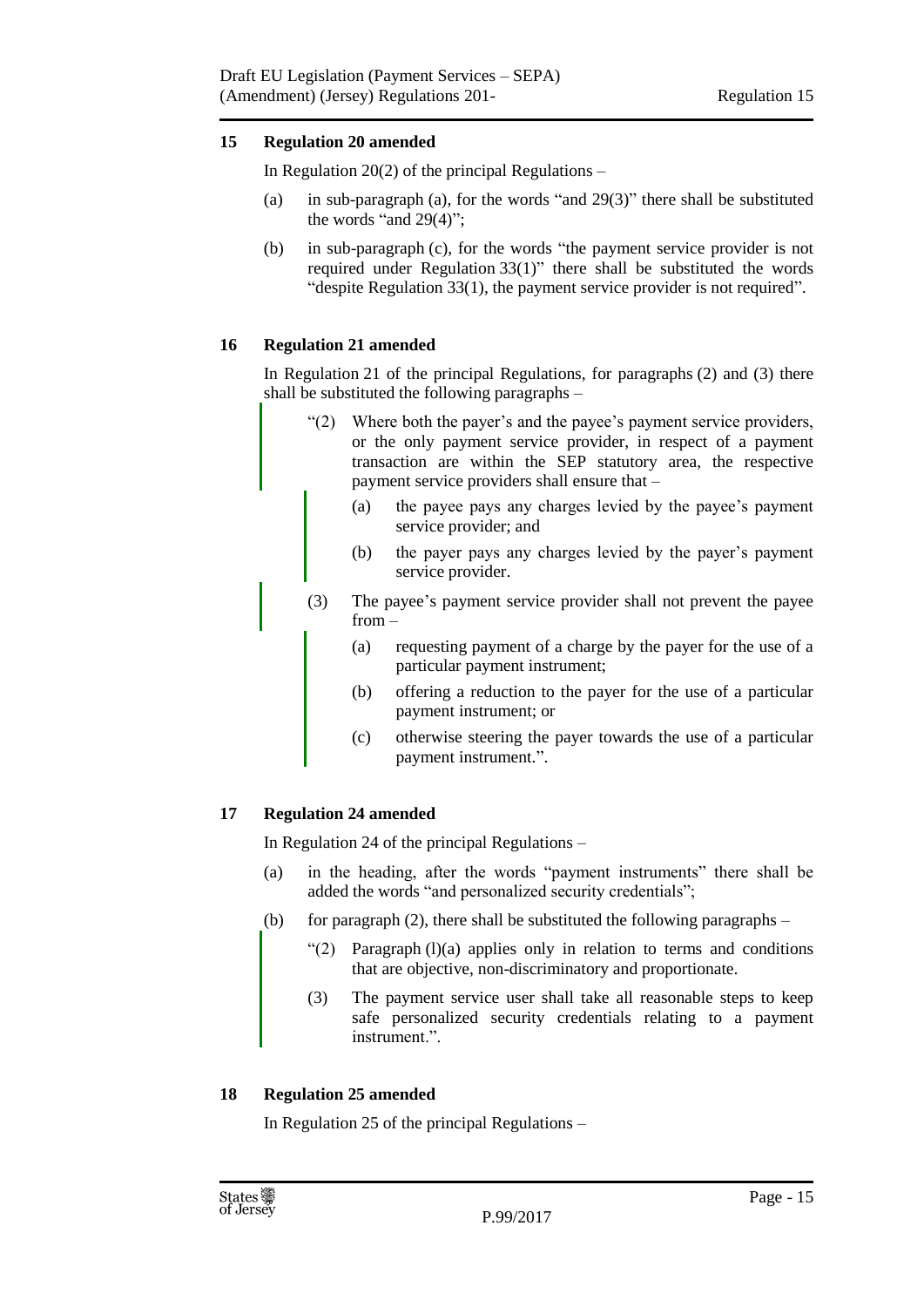#### (a) in paragraph  $(1)$  –

- (i) in sub-paragraph (a), for the words "features of the payment instrument" there shall be substituted the word "credentials",
- (ii) for sub-paragraph  $(c)(ii)$  there shall be substituted the following clause –
	- "(ii) to request that, in accordance with Regulation 23(6), the use of the payment instrument is no longer stopped;",
- (iii) for sub-paragraph (e) there shall be substituted the following subparagraphs –
	- "(e) provide the payment service user with an option to make a notification under Regulation 24(1)(b) free of charge, and ensure that any costs charged are directly attributed to the replacement of the payment instrument;
	- (f) prevent any use of the payment instrument once notification has been made under Regulation 24(1)(b).";
- (b) for paragraph (2) there shall be substituted the following paragraph
	- "(2) The payment service provider bears the risk of sending to the payment service user a payment instrument or any personalized security credentials relating to it.".

#### <span id="page-15-0"></span>**19 Regulation 27 amended**

In Regulation 27 of the principal Regulations –

- (a) in paragraph (1), after the words "some other deficiency" there shall be added the words "in the service provided by the payment service provider";
- (b) for paragraphs (2) and (3) there shall be substituted the following paragraphs –
	- "(2) Where a payment service user denies having authorized an executed payment transaction, the use of a payment instrument recorded by the payment service provider shall not in itself necessarily be sufficient to prove that –
		- (a) the payment transaction was authorized by the payer; or
		- (b) the payer acted fraudulently or failed with intent or gross negligence to comply with Regulation 24.
	- (3) If a payment service provider claims that a payer acted fraudulently or failed with intent or gross negligence to comply with Regulation 24, the payment service provider shall provide supporting evidence to the payer.".

#### <span id="page-15-1"></span>**20 Regulation 28 substituted**

For Regulation 28 of the principal Regulations there shall be substituted the following Regulation –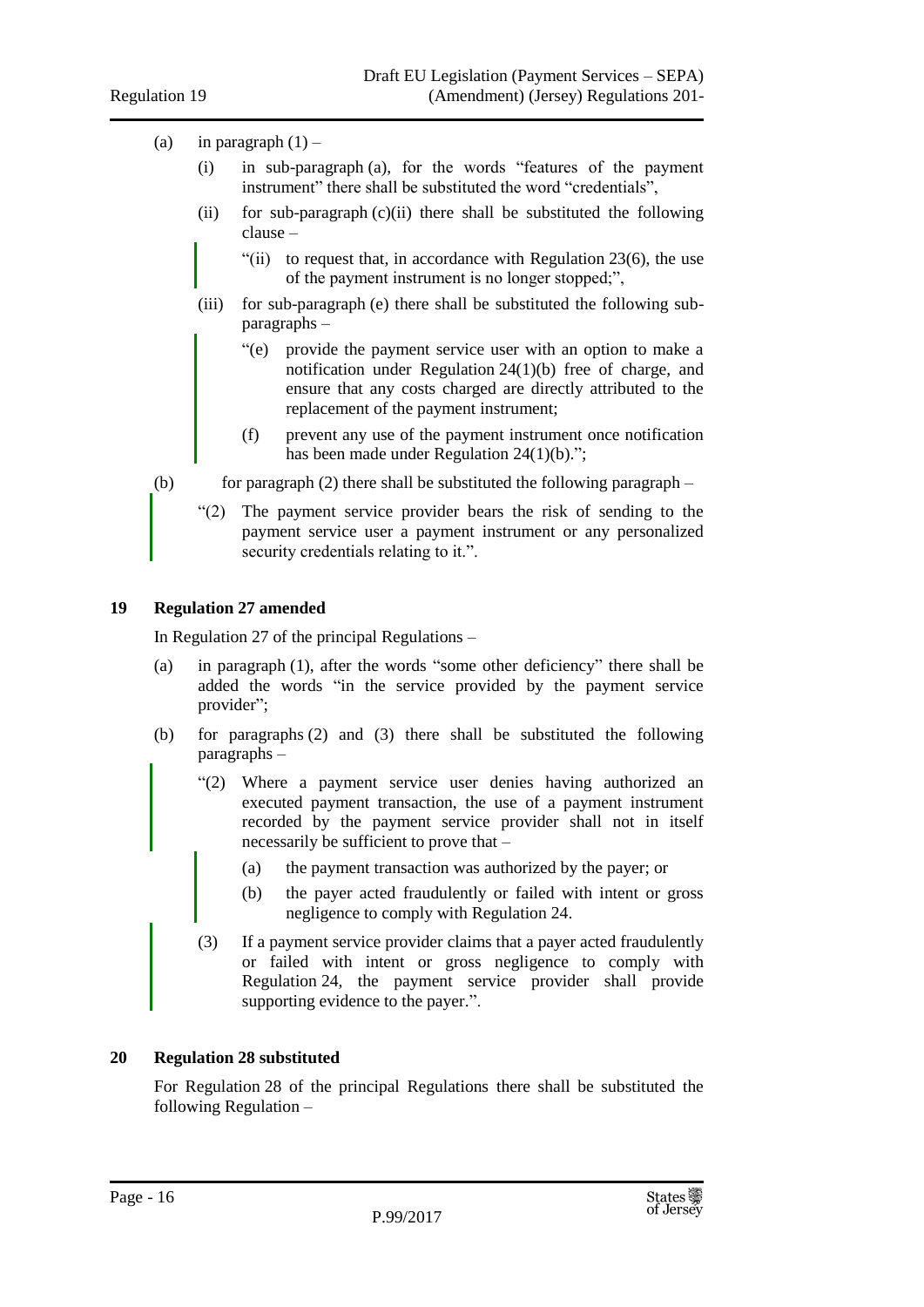#### **"28 Payment service provider's liability for unauthorized payment transactions**

- (1) Subject to Regulations 26 and 27, where an executed payment transaction was not authorized in accordance with Regulation 22, the payment service provider shall –
	- (a) refund the amount of the unauthorized payment transaction to the payer; and
	- (b) where applicable, restore the debited payment account to the state it would have been in had the unauthorized payment transaction not taken place.
- (2) The payment service provider shall provide a refund under paragraph (l)(a) as soon as practicable, and in any event no later than the end of the business day following the day on which it becomes aware of the unauthorized payment transaction.
- (3) Paragraph (2) does not apply where the payment service provider has reasonable grounds to suspect fraudulent behaviour by the payment service user and notifies a police officer mentioned in Article 33(1)(a) or (b) of the Proceeds of Crime (Jersey) Law 1999<sup>6</sup> of those grounds in writing.
- (4) When crediting a payment account under paragraph (1)(b), a payment service provider shall ensure that the credit value date is no later than the date on which the amount of the unauthorized payment transaction was debited.".

#### <span id="page-16-0"></span>**21 Regulation 29 substituted**

For Regulation 29 of the principal Regulations there shall be substituted the following Regulation –

#### **"29 Payer's or payee's liability for unauthorized payment transactions**

- (1) Subject to paragraphs (2), (3) and (4), a payment service provider which is liable under Regulation 28(1) may require that the payer is liable up to a maximum of £35 for any losses incurred in respect of unauthorized payment transactions arising from the use of a lost or stolen payment instrument, or from the misappropriation of a payment instrument.
- (2) Paragraph (1) does not apply if
	- (a) the loss, theft or misappropriation of the payment instrument was not detectable by the payer prior to the payment, except where the payer acted fraudulently; or
	- (b) the loss was caused by acts or omissions of an employee, agent or branch of a payment service provider or of an entity which carried out activities on behalf of the payment service provider.
- (3) The payer shall be liable for all losses incurred in respect of an unauthorized payment transaction where the payer –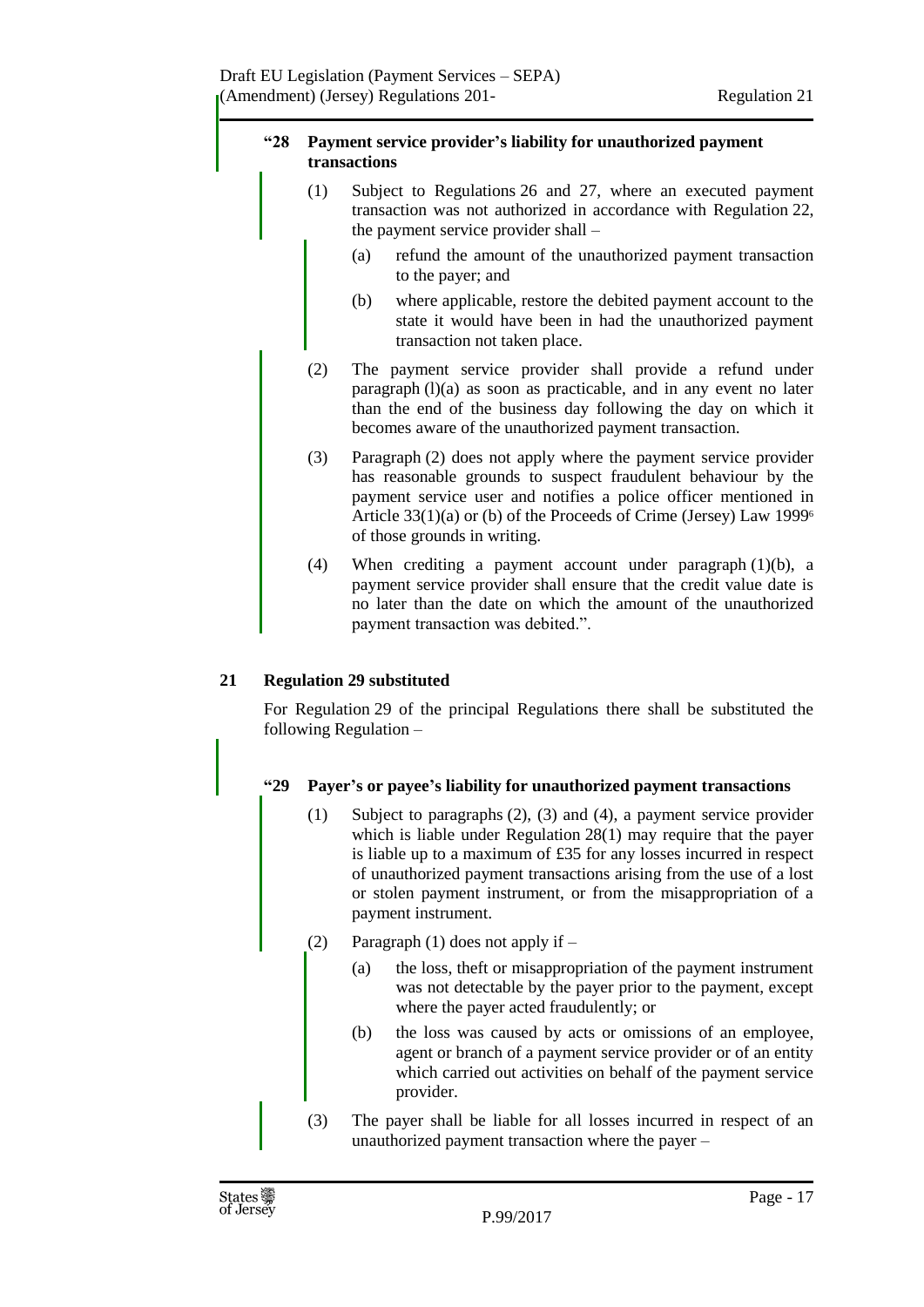- (a) has acted fraudulently; or
- (b) has with intent or gross negligence failed to comply with Regulation 24.
- (4) Except where the payer has acted fraudulently, the payer shall not be liable for any losses incurred in respect of an unauthorized payment transaction –
	- (a) arising after notification under Regulation  $24(1)(b)$ ;
	- (b) where the payment service provider has failed at any time to provide, in accordance with Regulation 25(1)(c), appropriate means for notification; or
	- (c) where Regulation 44B requires the application of strong customer authentication, but the payer's payment service provider does not require strong customer authentication.
- (5) Where Regulation 44B requires the application of strong customer authentication, but the payee or the payee's payment service provider does not accept strong customer authentication, the payee or the payee's payment service provider, or both (as the case may be) shall compensate the payer's payment service provider for the losses incurred or sums paid as a result of complying with Regulation 28(1).".

#### <span id="page-17-0"></span>**22 Regulation 30 amended**

In Regulation 30 of the principal Regulations –

- (a) for paragraph (3) there shall be substituted the following paragraph  $-$ 
	- "(3) The payer shall be entitled to an unconditional refund from its payment service provider of the full amount of any direct debit transactions of the type referred to in Article 1 of Regulation (EU) No. 260/2012 of the European Parliament and of the Council of 14 March 2012 establishing technical and business requirements for credit transfers and direct debits in euro and amending Regulation (EC) No 924/2009 (OJ L 94, 30.3.2012, p. 22).";
- (b) paragraphs (4) and (5) shall be renumbered as paragraphs (5) and (6) respectively;
- (c) after paragraph (3) there shall be inserted the following paragraph
	- "(4) When crediting a payment account under paragraph (1), a payment service provider shall ensure that the credit value date is no later than the date on which the amount of the unauthorized payment transaction was debited.".

#### <span id="page-17-1"></span>**23 Regulation 31 amended**

In Regulation 31 of the principal Regulations –

(a) in paragraph (2), for the words "ascertain whether" there shall be substituted the words "prove that";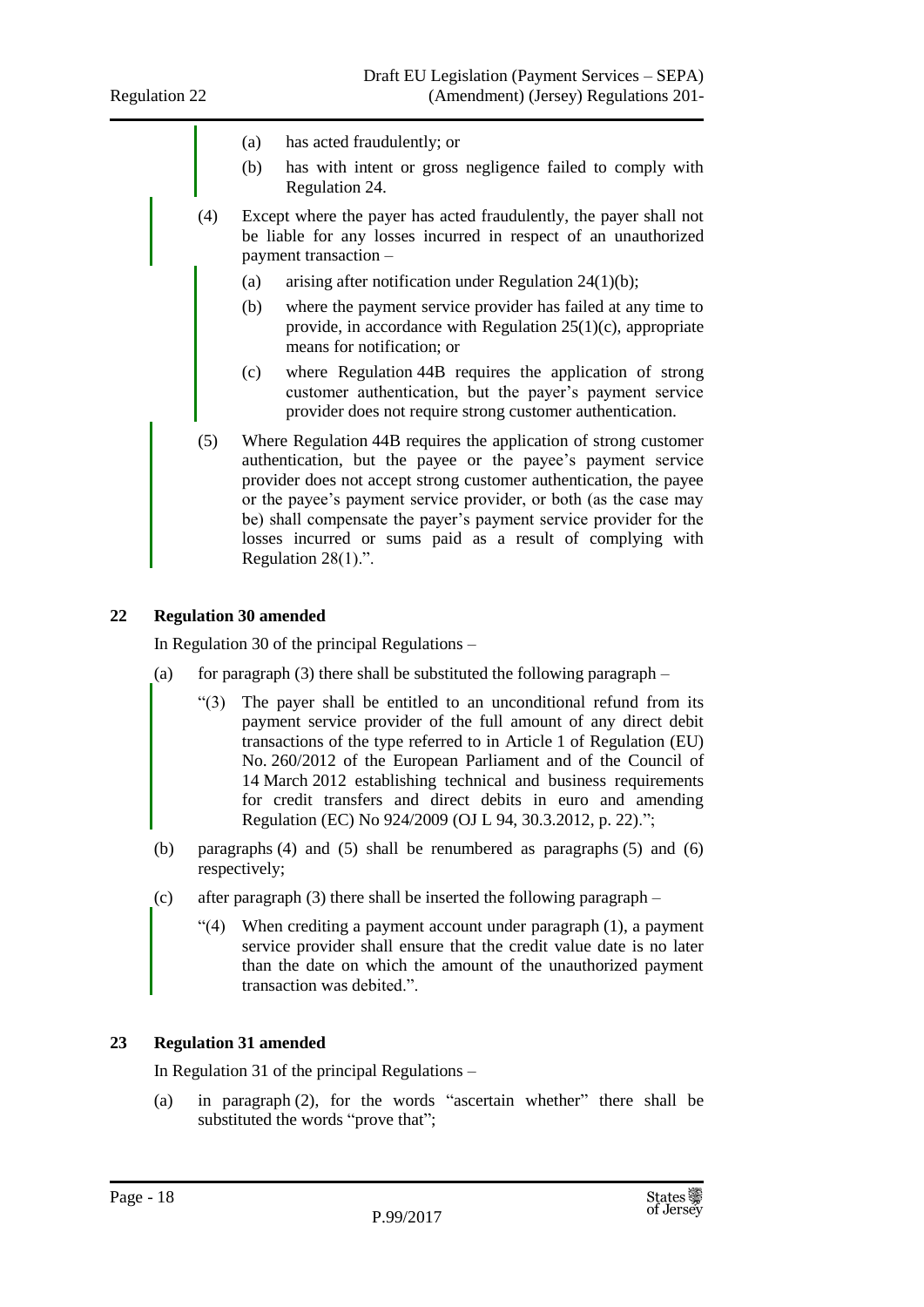- (b) in paragraph (3), for the words "Subject to paragraph (4), the" there shall be substituted the word "The";
- (c) for paragraphs (4) and (5) there shall be substituted the following paragraphs –
	- "(4) Any refund or justification for refusing a refund shall be provided within 10 business days of receiving a request for a refund or, where applicable, within 10 business days of receiving any further information requested under paragraph (2).
	- (5) If the payment service provider requires further information under paragraph (2), it may not refuse the refund until it has received further information from the payer.".

#### <span id="page-18-0"></span>**24 Regulation 32 amended**

In Regulation 32 of the principal Regulations –

- (a) paragraphs  $(2)$ ,  $(3)$ ,  $(4)$  and  $(5)$  shall be renumbered as paragraphs  $(3)$ ,  $(4)$ ,  $(5)$  and  $(6)$  respectively;
- (b) for paragraph  $(1)$ , there shall be substituted the following paragraphs
	- "(1) A payer's payment service provider shall not debit the payment account before receipt of a payment order.
	- (2) Subject to paragraphs (3) to (6), for the purposes of these Regulations the time of receipt of a payment order is the time at which the payment order is received by the payer's payment service provider.";
- (c) in renumbered paragraph (6), for the words "paragraph (4)" there shall be substituted the words "paragraph  $(5)$ ".

#### <span id="page-18-1"></span>**25 Regulation 33 amended**

In Regulation 33 of the principal Regulations –

- (a) in paragraph (3), for the word "notification" there shall be substituted the word "refusal";
- (b) in paragraph (5) for the words "framework contract have been satisfied, the payment service provider" there shall be substituted the words "framework contract with the account servicing payment service provider have been satisfied, the account servicing payment service provider".

#### <span id="page-18-2"></span>**26 Regulation 34 amended**

In Regulation 34 of the principal Regulations –

- (a) in paragraph (2), the words "transmitting the payment order or" shall be deleted;
- (b) in paragraph (4), for the words "Regulation 32(4)" there shall be substituted the words "Regulation 32(5)";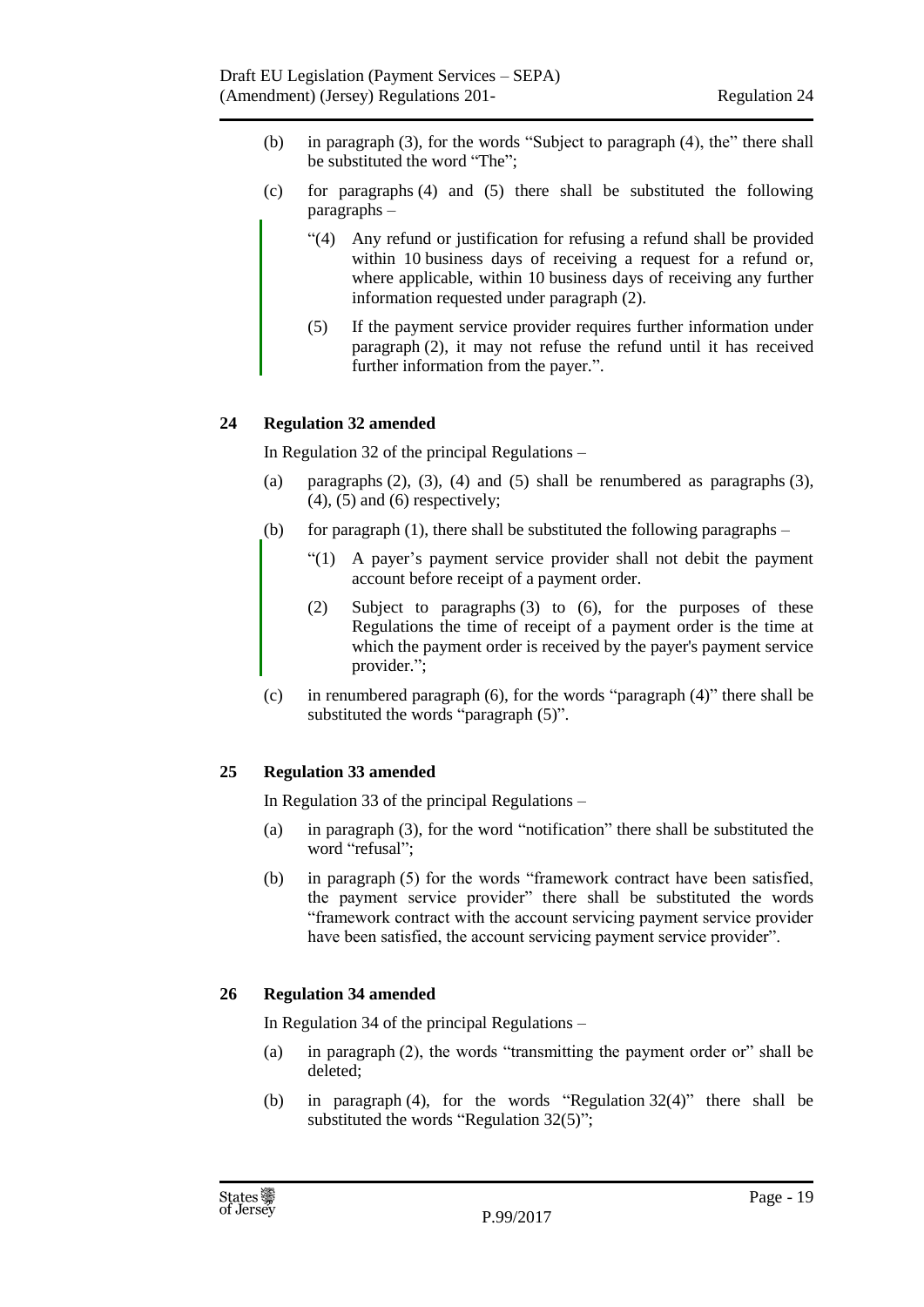- (c) for paragraph  $(5)(a)$  there shall be substituted the following sub-paragraph –
	- "(a) agreed between the payment service user and the relevant payment service provider or providers; and;";
- (d) in paragraph (6), after the words "may provide for the" there shall be inserted the word "relevant".

#### <span id="page-19-0"></span>**27 Regulation 35 amended**

In Regulation 35 of the principal Regulations –

- (a) in paragraph (2), for the words "may agree that the payment service provider" there shall be substituted the words "may agree for the relevant payment service provider to";
- (b) in paragraph (3) the word "nevertheless" shall be deleted wherever it occurs.

#### <span id="page-19-1"></span>**28 Regulation 36 amended**

In Regulation 36(1) of the principal Regulations, for the words "paragraphs (2) and (3)" there shall be substituted the words "paragraph (2)".

#### <span id="page-19-2"></span>**29 Regulation 38 amended**

In Regulation 38 of the principal Regulations –

- (a) paragraphs (2) and (3) shall be renumbered as paragraphs (3) and (4) respectively;
- (b) after paragraph (1) there shall be inserted the following paragraph
	- "(2) Paragraph (3) applies where  $-$ 
		- (a) the transaction does not involve a currency conversion;
		- (b) the transaction involves only a currency conversion between the euro and pounds sterling or another member State currency, between pounds sterling and another member State currency, or between two other member State currencies; or
		- (c) the transaction involves only one payment service provider.".

#### <span id="page-19-3"></span>**30 Regulation 39 amended**

In Regulation 39 of the principal Regulations, for paragraph (3) there shall be substituted the following paragraphs –

- "(3) The payee's payment service provider shall co-operate with the payer's payment service provider in its efforts to recover the funds, in particular by providing to the payer's payment service provider all relevant information for the collection of funds.
- (4) If the payer's payment service provider is unable to recover the funds it shall, on receipt of a written request, provide to the payer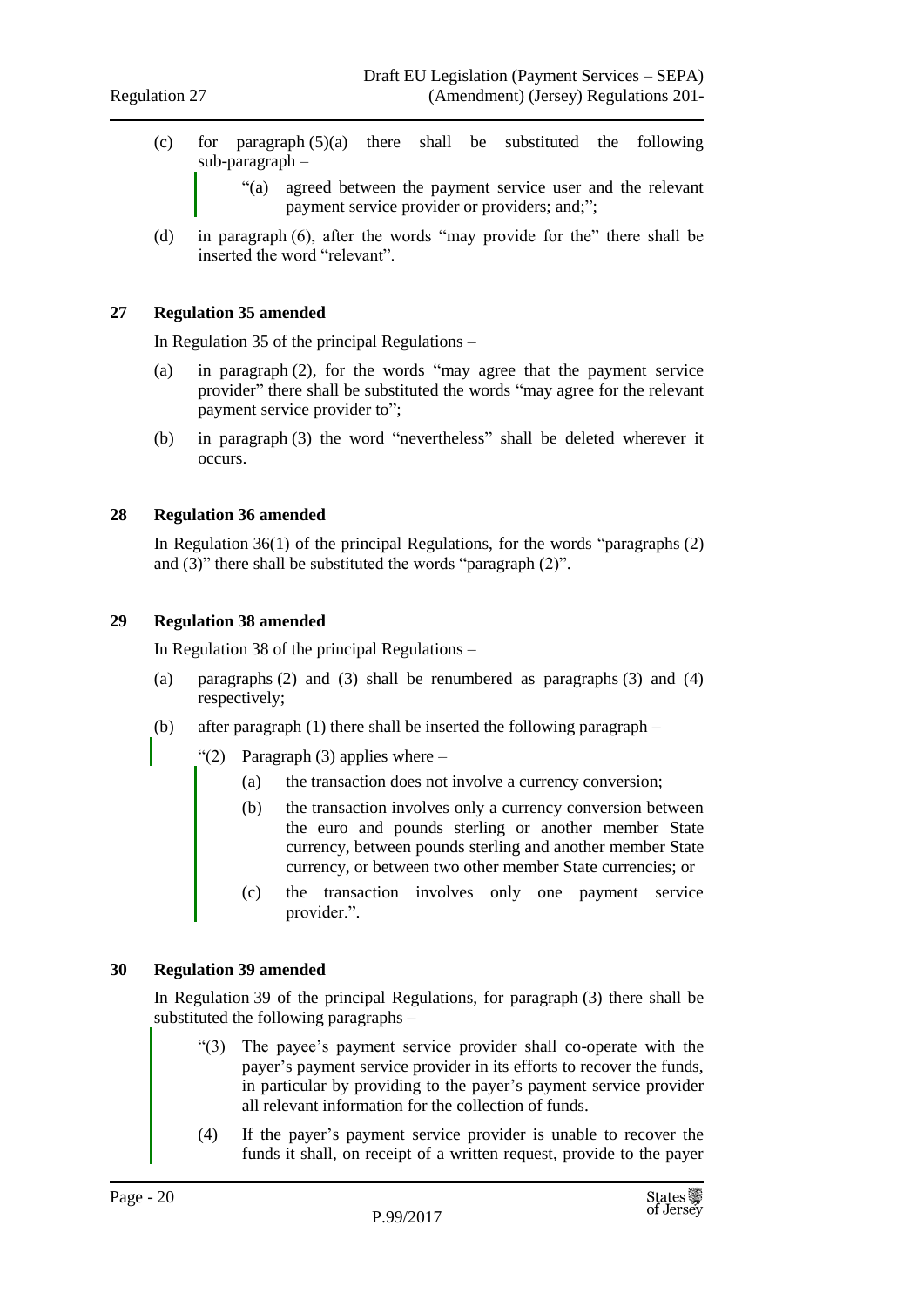all available relevant information in order for the payer to claim repayment of the funds.

(5) Where the payment service user provides information additional to that referred to in Regulation  $4(2)(a)$  or paragraph  $2(b)$  of Schedule 1, the payment service provider shall be liable only for the execution of payment transactions in accordance with the unique identifier provided by the payment service user.".

#### <span id="page-20-0"></span>**31 Regulations 40 and 41 substituted**

For Regulations 40 and 41 of the principal Regulations there shall be substituted the following Regulations –

#### **"40 Non-execution or defective or late execution of payment transactions initiated by the payer**

- (1) This Regulation applies where a payment order is initiated directly by the payer.
- (2) The payer's payment service provider shall be liable to the payer for the correct execution of the payment transaction unless it can prove to the payer and, where relevant, to the payee's payment service provider, that the payee's payment service provider received the amount of the payment transaction in accordance with Regulation 36(1) and (2).
- (3) Where the payer's payment service provider is liable under paragraph (2), it shall without undue delay refund to the payer the amount of the non-executed or defective payment transaction and, where applicable, restore the debited payment account to the state in which it would have been had the defective payment transaction not taken place.
- (4) The credit value date for a credit under paragraph (3) shall be no later than the date on which the amount was debited.
- (5) If the payer's payment service provider proves that the payee's payment service provider received the amount of the payment transaction in accordance with Regulation 36, the payee's payment service provider shall be liable to the payee for the correct execution of the payment transaction and shall –
	- (a) immediately make available the amount of the payment transaction to the payee; and
	- (b) where applicable, credit the corresponding amount to the payee's payment account.
- (6) The credit value date for a credit under paragraph (5)(b) shall be no later than the date on which the amount would have been value dated if the transaction had been executed correctly.
- (7) Where a payment transaction is executed late, the payee's payment service provider shall, on receipt of a request from the payer's payment service provider on behalf of the payer, ensure that the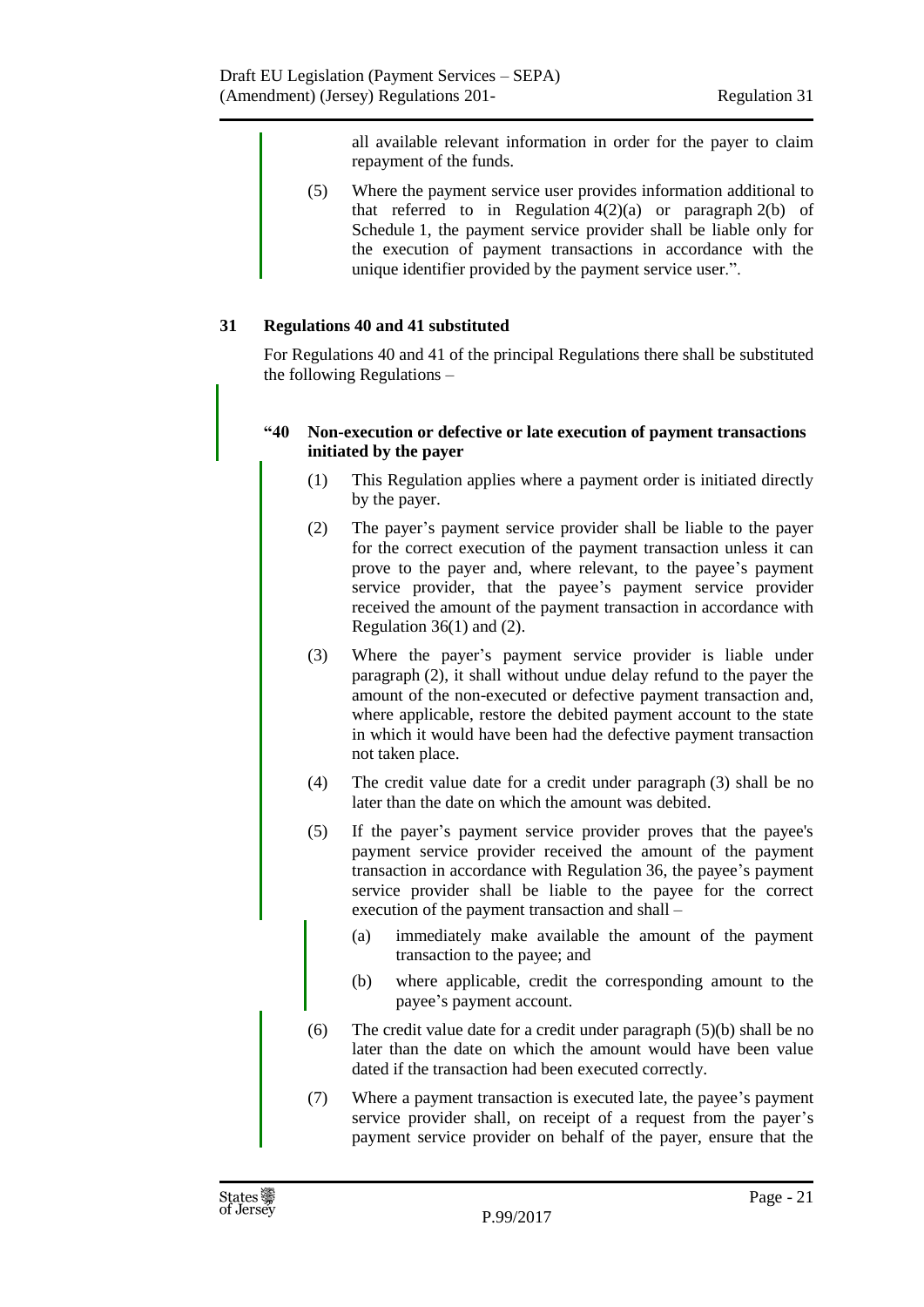credit value date for the payee's payment account is no later than the date the amount would have been value dated if the transaction had been executed correctly. (8) Regardless of liability under this Regulation, the payer's payment service provider shall, on request by the payer, immediately and without charge – (a) make efforts to trace any non-executed or defectively executed payment transaction; and (b) notify the payer of the outcome. **41 Non-execution or defective or late execution of payment transactions initiated by the payee** (1) This Regulation applies where a payment order is initiated by the payee. (2) The payee's payment service provider shall be liable to the payee for the correct transmission of the payment order to the payer's payment service provider in accordance with Regulation 36(4). (3) Where the payee's payment service provider is liable under paragraph (2), it shall immediately re-transmit the payment order in question to the payer's payment service provider. (4) The payee's payment service provider shall also ensure that the transaction is handled in accordance with Regulation 38, such that the amount of the transaction – (a) is at the payee's disposal immediately after it is credited to the payee's payment service provider's account; and (b) is value dated on the payee's payment account no later than the date the amount would have been value dated if the transaction had been executed correctly. (5) The payee's payment service provider shall, on request by the payee and free of charge, make immediate efforts to trace the payment transaction and notify the payee of the outcome. (6) Subject to paragraph (8), if the payee's payment service provider proves to the payee and, where relevant, to the payer's payment service provider, that it is not liable under paragraph (2) in respect of a non-executed or defectively executed payment transaction, the payer's payment service provider shall be liable to the payer and shall, as appropriate and immediately – (a) refund to the payer the amount of the payment transaction; and (b) restore the debited payment account to the state in which it would have been had the defective payment transaction not taken place. (7) The credit value date for a credit under paragraph (6)(b) shall be no later than the date on which the amount was debited.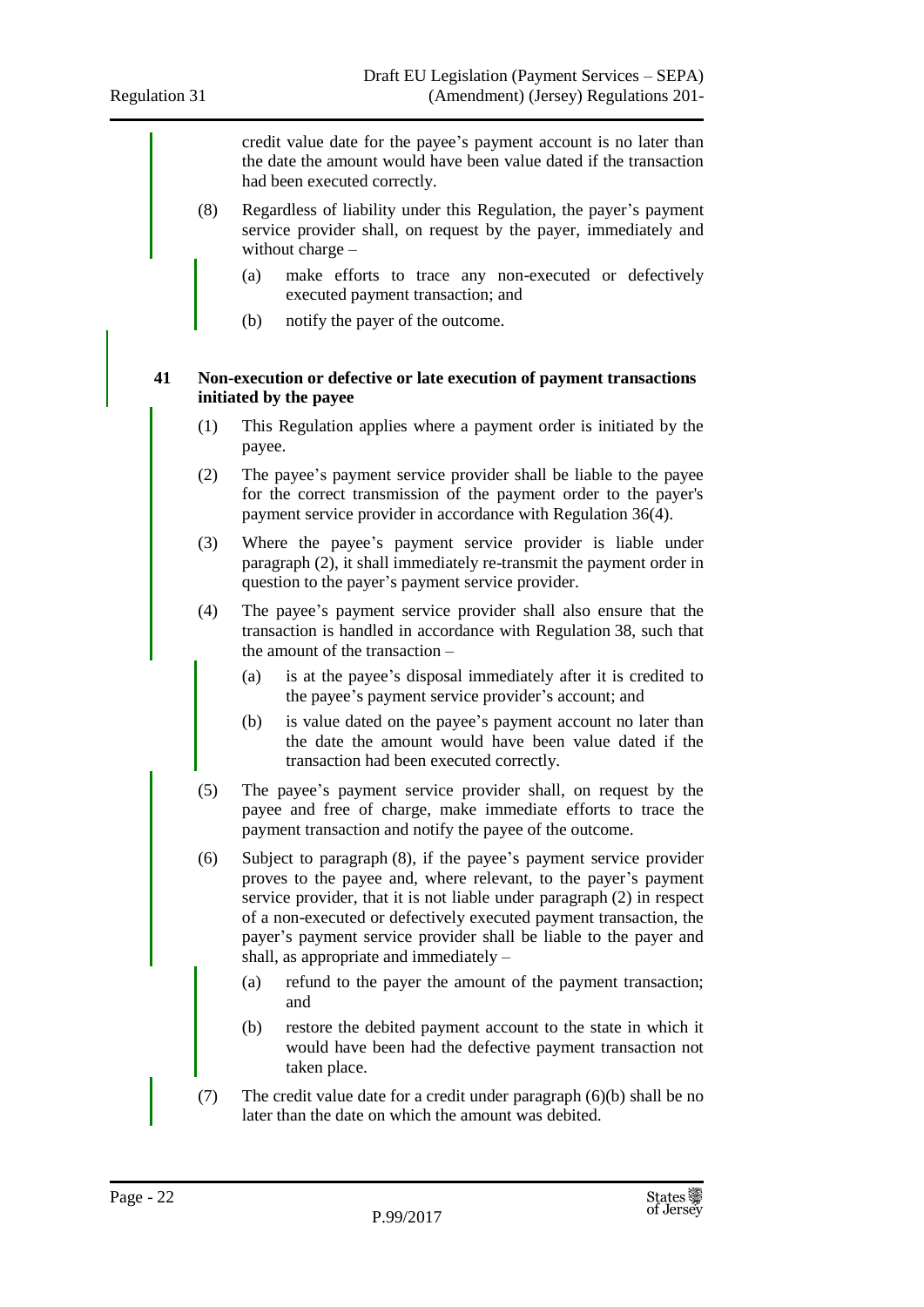(8) If the payer's payment service provider proves that the payee's payment service provider has received the amount of the payment transaction, paragraph (6) does not apply and the payee's payment service provider shall value date the amount on the payee's payment account no later than the date the amount would have been value dated if the transaction had been executed correctly.".

#### <span id="page-22-0"></span>**32 Regulation 42 amended**

In Regulation 42 of the principal Regulations after the word "defective" there shall be inserted the words "or late".

#### <span id="page-22-1"></span>**33 Regulation 43 substituted**

For Regulation 43 of the principal Regulations there shall be substituted the following Regulation –

#### **"43 Right of recourse**

Where the liability of a payment service provider under Regulation 28, 40 or 41 is attributable to another payment service provider or an intermediary, including where there is a failure to use strong customer authentication as required by Regulation 44B, the other payment service provider or intermediary shall compensate the first-mentioned provider for any losses incurred or sums paid pursuant to those Regulations.".

#### <span id="page-22-2"></span>**34 Regulation 44A inserted**

After Regulation 44 of the principal Regulations there shall be inserted the following Regulation –

#### **"44A Consent for use of personal data**

A payment service provider shall not access, process or retain any personal data for the provision of payment services by it unless it has the explicit consent of the payment service user to do so.".

#### <span id="page-22-3"></span>**35 Regulation 44B inserted**

After new Regulation 44A of the principal Regulations there shall be inserted the following Regulation –

#### **"44B Authentication**

- (1) A payment service provider shall in accordance with regulatory technical standards adopted under Article 98 of the Payment Services Directive apply strong customer authentication where a payment service user –
	- (a) accesses its payment account online;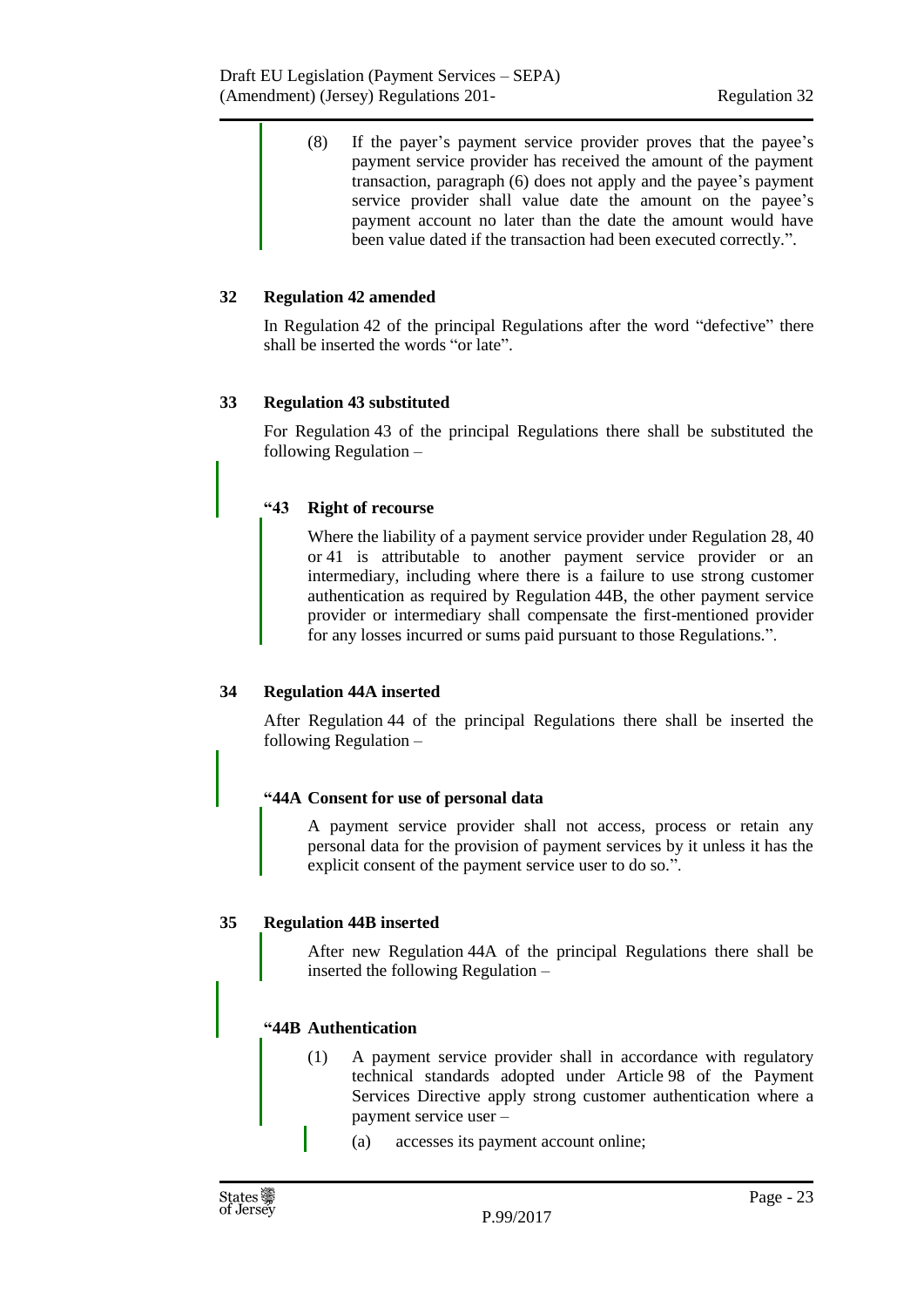- (b) initiates an electronic payment transaction; or
- (c) carries out any action through a remote channel which may imply a risk of payment fraud or other abuses.
- (2) Where a payer initiates an electronic remote payment transaction, the payment service provider shall in accordance with regulatory technical standards adopted under Article 98 of the Payment Services Directive apply strong customer authentication that includes elements which dynamically link the transaction to a specific amount and a specific payee.
- (3) A payment service provider shall maintain adequate security measures to protect the confidentiality and integrity of payment service users' personalized security credentials.
- (4) Paragraphs (1), (2) and (3) are subject to any exemptions from the requirements in those paragraphs provided for in regulatory technical standards adopted under Article 98 of the Payment Services Directive.".

#### <span id="page-23-0"></span>**36 Regulations 51 amended**

In Regulation  $51(6)(a)$  of the principal Regulation, for the words "paragraph  $(1)(b)$ " there shall be substituted the words "paragraph  $(7)$ ".

#### <span id="page-23-1"></span>**37 Schedule 1 amended**

In Schedule 1 to the principal Regulations –

- (a) in paragraph 2(d), for the words "as defined in" there shall be substituted the words "in accordance with";
- (b) in paragraph  $3 -$ 
	- (i) for sub-paragraph (a) there shall be substituted the following sub-paragraph –
		- "(a) details of all charges payable by the payment service user to the payment service provider, including those connected to the manner in and frequency with which information is provided or made available and, where applicable, a breakdown of the amounts of any charges;",
	- (ii) in sub-paragraph (c) before the word "if" there shall be inserted the words "where relevant and";
- (c) in paragraph 4(a), after the words "payment service user's equipment" there shall be inserted the words "and software";
- (d) in paragraph  $5 -$ 
	- (i) sub-paragraphs (b), (c), (d), (e) and (f) shall be renumbered as sub-paragraphs  $(c)$ ,  $(d)$ ,  $(e)$ ,  $(f)$  and  $(g)$ ,
	- (ii) after sub-paragraph (a), there shall be inserted the following sub-paragraph –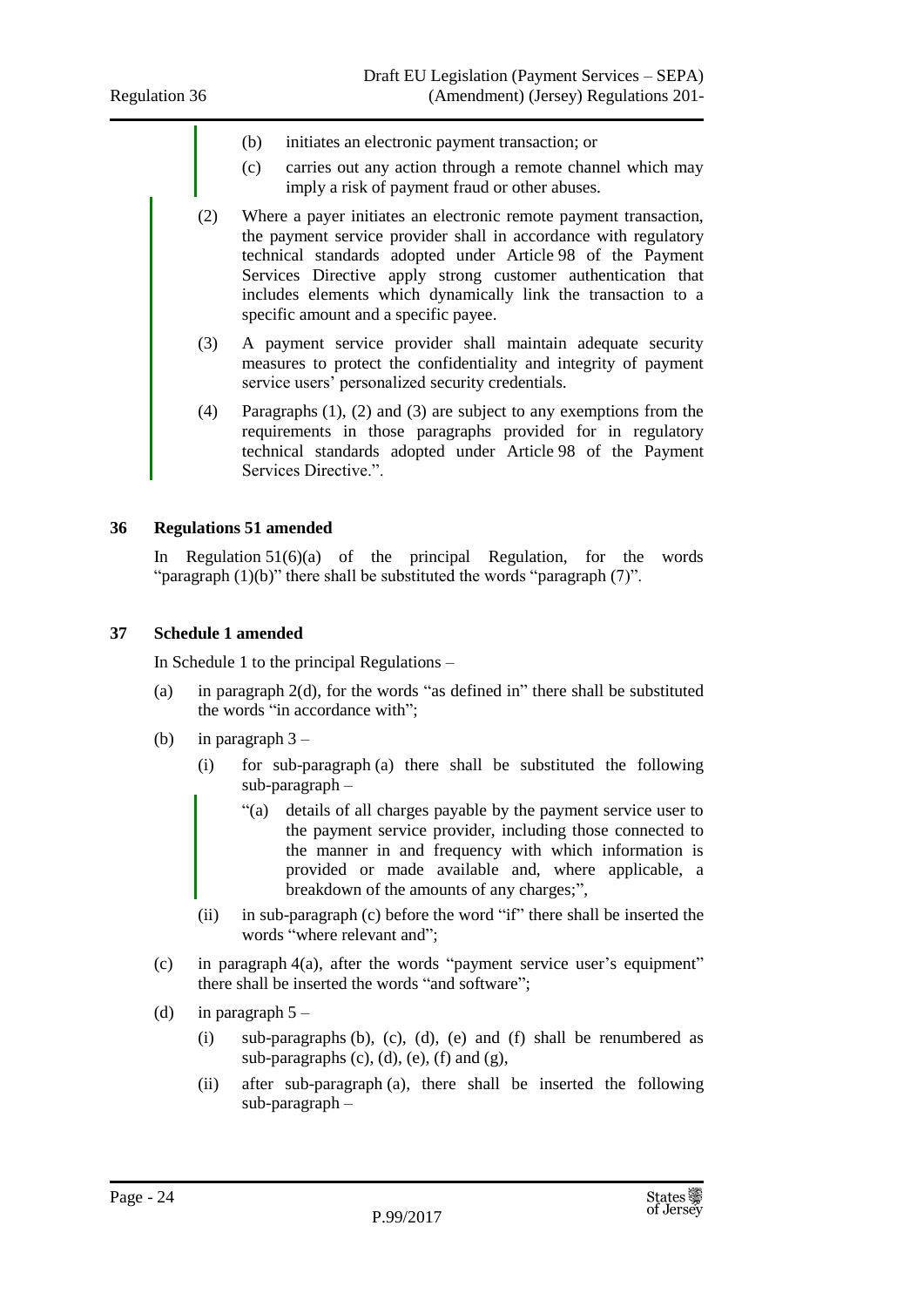- "(b) the secure procedure by which the payment service provider will contact the payment service user in the event of suspected or actual fraud or security threats;",
- (iii) in renumbered sub-paragraph (c), for the words "Regulation 23" there shall be substituted the words "Regulation 23(2), (3), (4), (5) and  $(6)$ ";
- (e) in paragraph 6(c), before the words "the right of" there shall be inserted the words "where relevant,";
- (f) in paragraph 7(b), for the words "out-of-court complaint and redress" there shall be substituted the words "alternative dispute resolution".

#### <span id="page-24-0"></span>**38 Citation and commencement**

These Regulations may be cited as the EU Legislation (Payment Services – SEPA) (Amendment) (Jersey) Regulations 201- and shall come into force on 13th January 2018 except that Regulation 35 shall come into force on the same day as Regulation 100 of the United Kingdom's Payment Services Regulations 2017 (S.I. 2017/752) comes into force.